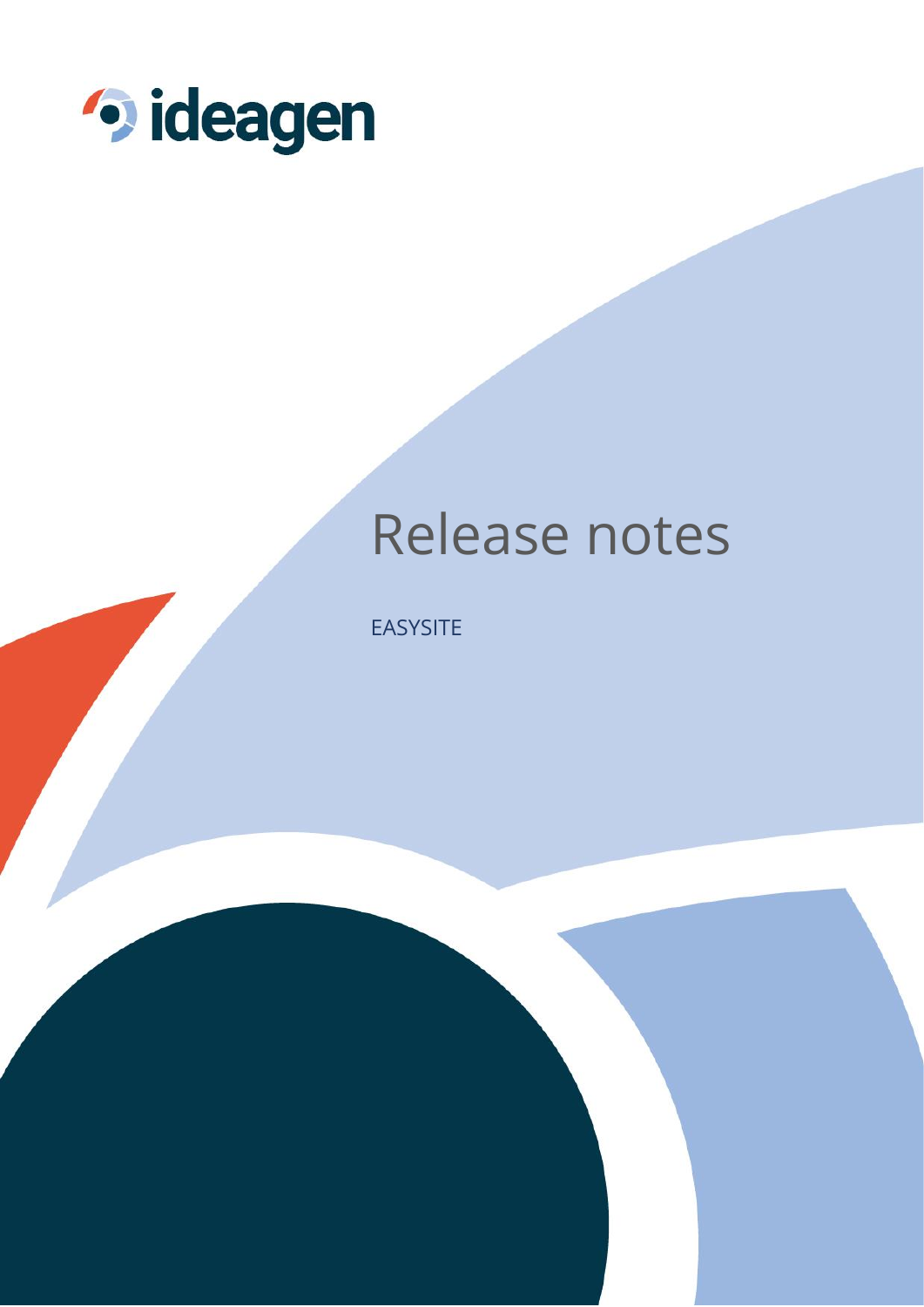

## Document Control

| Version | By                   | Date       | Regarding                                        |
|---------|----------------------|------------|--------------------------------------------------|
| 1.0     | Richard Firth        | 05/08/2015 | Document creation                                |
|         | <b>Richard Firth</b> | 11/08/2015 | Information for version 7.1.0.109                |
|         | <b>Richard Firth</b> | 30/08/2015 | Information for versions 7.1.0.110 and 7.1.0.111 |
|         | <b>Richard Firth</b> | 07/09/2016 | Information for versions 7.1.0.112 and 7.1.0.113 |
|         | <b>Richard Firth</b> | 23/09/2016 | Information for versions 7.1.0.114 and 7.1.0.115 |
|         | <b>Richard Firth</b> | 25/10/2016 | Information for version 7.1.0.116                |
|         | <b>Richard Firth</b> | 28/10/2016 | Information for version 7.1.0.117                |
|         | <b>Richard Firth</b> | 28/11/2016 | Information for version 7.1.0.118 and 7.1.0.119  |
|         | <b>Richard Firth</b> | 14/12/2016 | Information for version 7.2.0.0                  |
|         | <b>Richard Firth</b> | 07/02/2017 | Information for version 7.3.0.0                  |
|         | Richard Firth        | 19/04/2017 | Information for versions 7.4.0.0 - 4.0           |
|         | <b>Richard Firth</b> | 10/05/2017 | Information for versions 7.4.5.0 - 7.0           |
|         | <b>Richard Firth</b> | 23/05/2017 | Information for version 7.5.1.0                  |
|         | Richard Firth        | 09/06/2017 | Information for version 7.5.2.0                  |
|         | <b>Richard Firth</b> | 21/06/2017 | Information for version 7.5.3.0                  |
|         | <b>Richard Firth</b> | 11/07/2017 | Information for versions 7.5.4.0 - 7.5.6.0       |
|         | Andrew Wall          | 05/07/2018 | Information for version $7.5.6.0 - 7.6.7.0$      |
|         | Andrew Wall          | 06/07/2018 | Information for version 7.6.7.0 - 8.0.0.0        |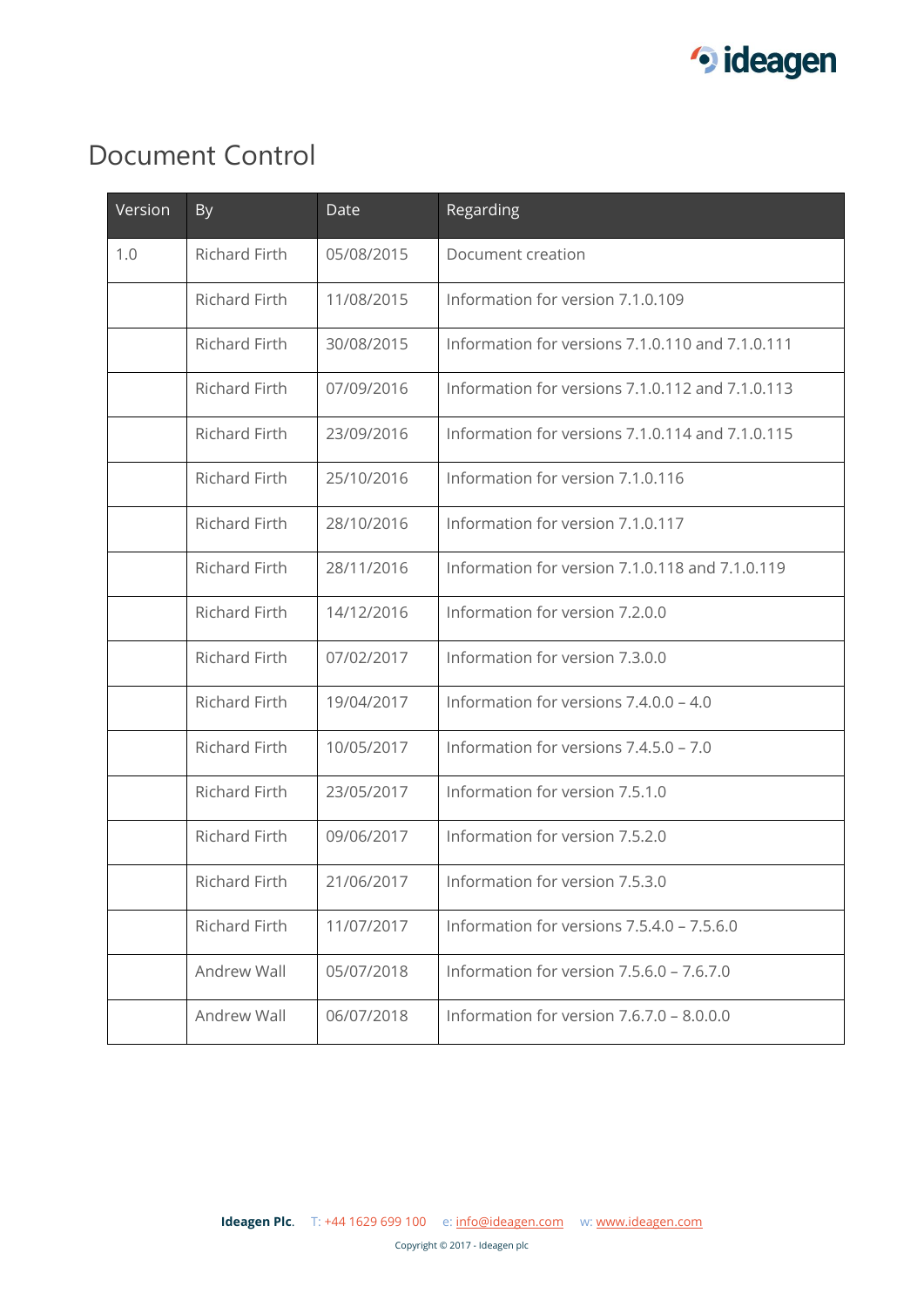

## **Overview**

This document contains a list of new features and resolved issues in core Easysite functionality. Please note that releases which only contain custom development commissioned by individual customers are not included in this document. Information on bespoke functionality, and issues resolved in custom development, will be communicated directly to the relevant customer(s).

# 8.0.0.0

## **New features**

### Security: Form user privileges

Form user privileges have been reworked to allow for more clear controls of who see form data.

### Administration: Redesign

Administration navigation has been redesigned and restructured to make for a more positive user experience.

#### User Management: GDPR

New interfaces and informed consent features have been added to aid users in being GDPR compliant.

### Events: Date Format

Event date now has multiple date format display options.

### Content: Asset – Code Assets

Code asset titles are now displayed as part of the editing process to give better indication of the asset being used.

#### Content: Page Listers Caching

A new setting has been added to allow content authors and administrators the ability to disable caching for singular listers.

## **Resolved issues**

### Directory: Telephone Links

Resolved issue where telephone links added through a rich text area were not displaying correctly to an end user. Identified: 7.4.7.3

### Path Manager - Export

Resolved issue where previously deleted pages were causing path manager export from working correctly. This change should allow users to better visualise paths that require attention without the loss of data.

Identified: 7.4.7.6

### Directory: Data Export

Resolved issue where directory asset exports would fail unless they had the everyone read permission. Identified: 7.4.7.5

### Directory: Grid View with Assets

Resolved issue where number of records was not working correctly when users selected this view type. Identified: 7.5.6.0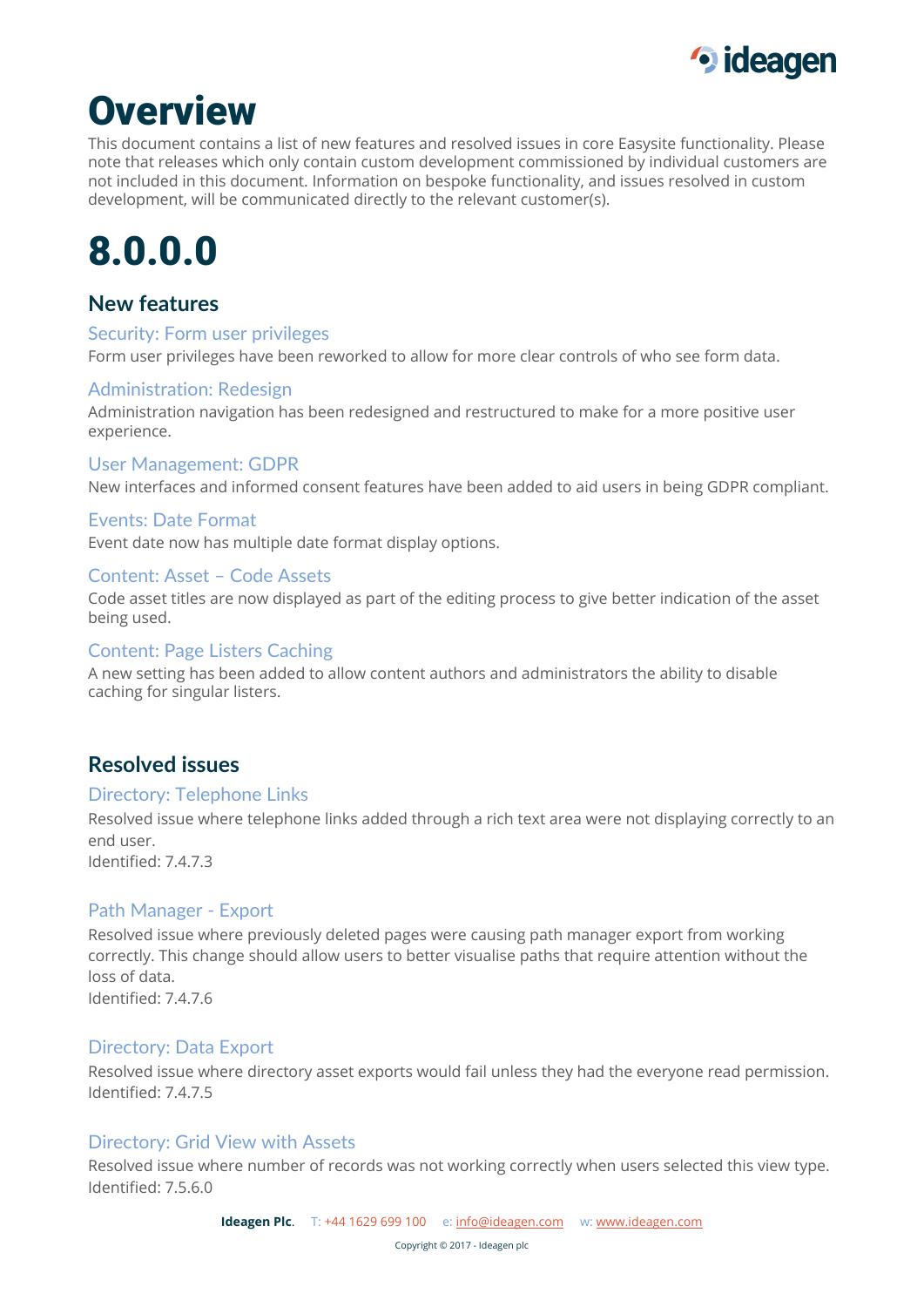

### Directory: Directory search

Resolved an issue where category selection dividers were valid selections when available as a search filter

Identified: 7.5.6.0

# 7.6.7.0

## **New features**

### Directories: Google Places Auto Complete

Google Places auto complete is now available within the location selector and all directory search options. **Google API key required**

### Template: Sections

Template sections can now be defined and reused across multiple template. New permissions and activity logging with new management options.

### Login Element: View and Step previews.

Login element now has two optional view's classic and lean. The new lean view has additional styling features. All login steps have been added to the ribbon bar.

### Forms: Element Configuration

Page element configuration for forms has been simplified for ease of use.

#### Page Comments: Comments Moderation

Page comments moderation can now be auto approved within the element setup with added security option to stop logged in users from amending their details. **Recommended for Intranets only**

### Asset Management: Asset Workflow Notifications

Notification emails within asset workflows have been simplified and reworked. The available emails are: Daily Workflow Digest, Steps, Moderation Request and Subscriber Notifications. Each of these emails has an associate template available under **Setup** -> **Notifications**.

### Events: Booking and Cancellation Email Notifications

Notification emails to user booking onto an event have now been added for Event Booking. The available emails are: Booking Request Accepted, Cancellation Request Accepted, and Event Cancelled. Each of these emails has an associate template available under **Setup** -> **Notifications**.

#### Templates: Friendly name added to Container elements

The following elements now contain the option to add a friendly name when configuring a Template: Tabs container, Secure container, Cache container, Structure container, Columns.

### Authoring: Content > Links - External file links no longer function

Modern browsers have deprecated links to 'file://. Advisory added to warn authors attempting to create links of this type.'

## **Resolved issues**

#### Templates – Cascade

Resolved issue where only one cascaded element would be shown as being completed successfully.

Identified: 7.5.6.0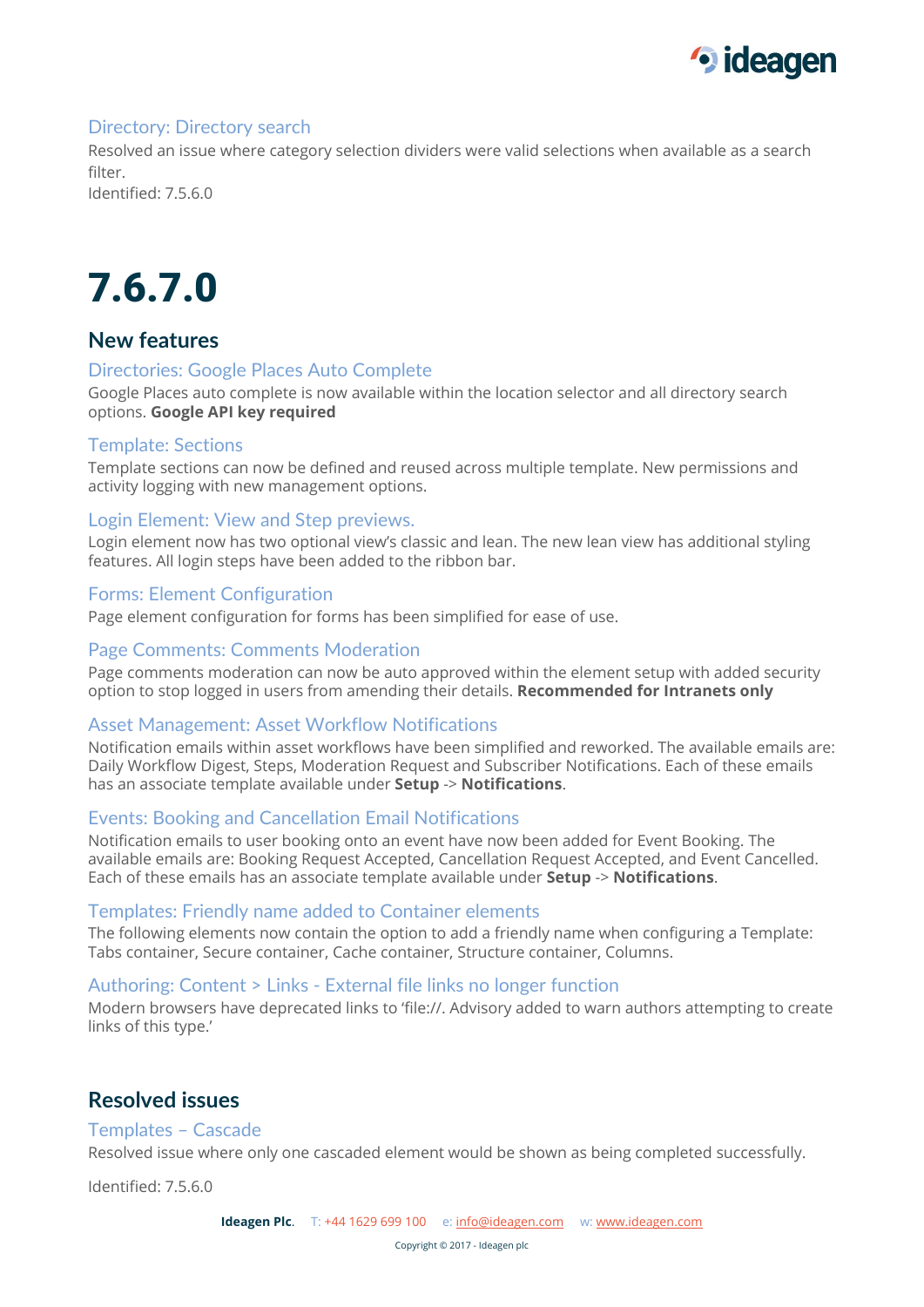

### Directory: Search

Resolved issue where keyword search was being applied across multiple directories during a single user session. Identified: 7.1.0.122

Directory: Assets

Resolved issue with inline images and asset sizes where not being correctly assigned in List, Summary and Grid views.

Identified: 7.1.0.96

### Event List View: Description

The event descriptions in list view now show the correct amount of characters that have been defined within the elements config. Identified: 7.5.6.0

### Search Element: Preselect Category Filter

Resolved issue where the 'Get from query string' selection was not being retained on saving. Identified: 7.1.0.129

### Directories: Inline Image: Launch Asset Browser - unable to select asset

Resolved issue which prevented Assets being selected when adding/editing Directory entries in Administration.

Identified: 7.1.0.122

### Administration: Content > Assets > Add > Categories - Does not show all folders until a folder is selected or child folders are opened

Resolved issue where the category list does include a scroll bar until one section is expanded.

Identified: 7.1.0.126

### Directories: Text area element > Rich-text editor > Text - Formatted text loses formatting in front-end view of directory results

Resolved issue where formatting applied to directory entry records is lost when record is viewed on page.

Identified: 7.1.0.122

Authoring: Attachment > Ordering - Unable to change the ordering of attachments Resolved issue where drag and drop reordering was not functioning.

Identified: 7.1.0.126

### Directory - Inline image > Image size of assets in summary view keeps reverting back to thumbnail

Resolved issue where assets in Directory summary view only render at thumbnail size.

Identified: 7.1.0.96

Forms - ReCAPTCHA > If element is inside Fieldset error is produced on submission Resolved issue where ReCAPTCHA errors when located inside a Fieldset element.

Identified: 7.4.7.5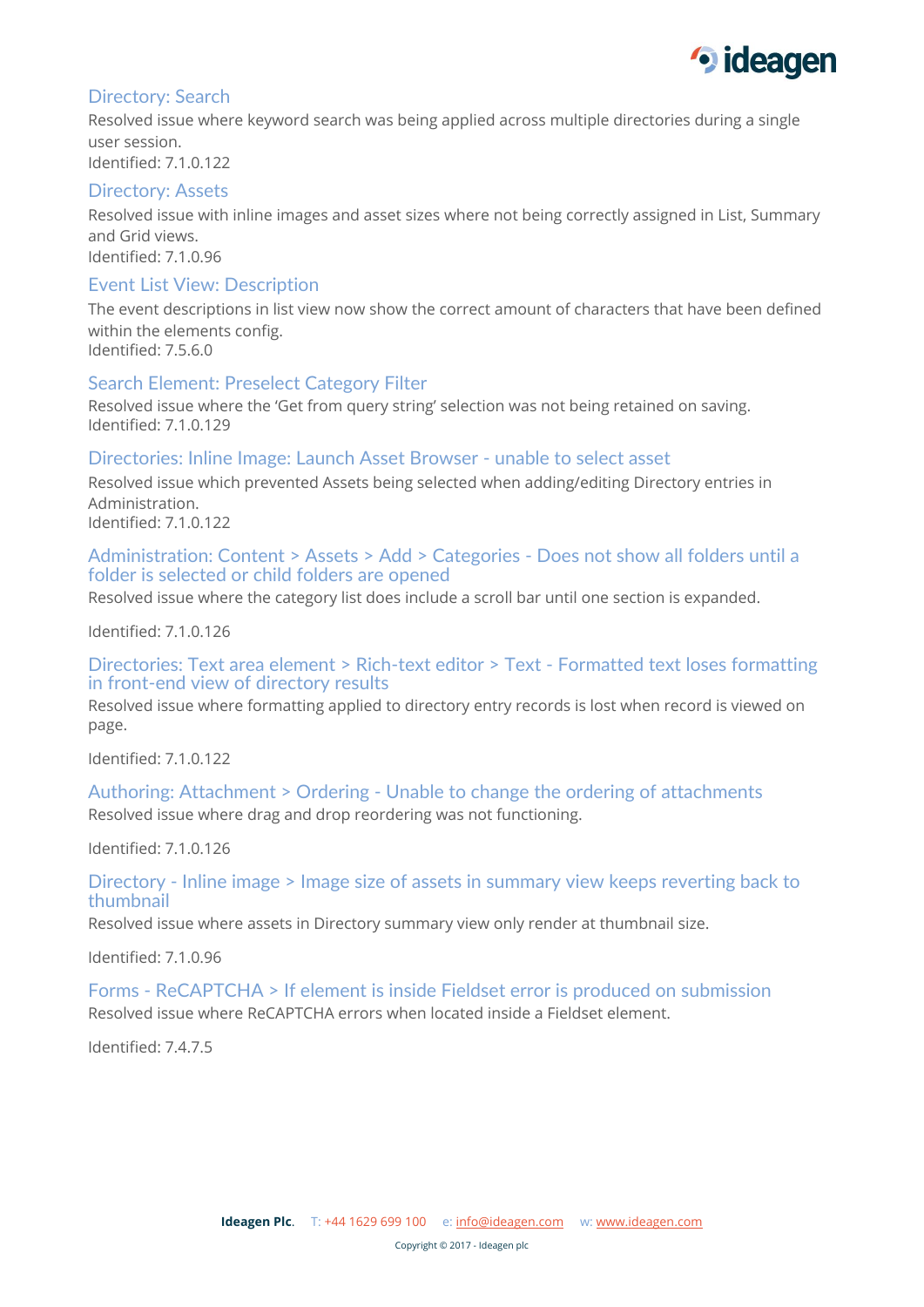

# 7.5.6.0

## **New features**

## **Resolved issues**

### Lister: Pagination - Pagination links do not render

Resolved issue where pages were not displaying when 'enable paging' option was selected in Lister element configuration.

Identified: 7.4.7.4

#### Lister: Show Images > Use Page Avatar - If Avatar not present first image on page should be used but this is not working

Resolved issue where Lister element was not falling back and displaying first page asset if no is present on the page.

Identified: 7.4.7.0

### Administration: People > Users - Able to create usernames with special characters but unable to login

Logic changed to allow usernames to contain alphanumeric characters,  $\ldots$ , and @. On screen validation message confirms these selections.

Identified: 7.4.7.0



## **New features**

Apps: Modules > Forms > Allow button relabelling in Form Element

Form page element updated to allow previous, next, restart and save buttons to be labelled manually.

### Administration: Setup > Workflow > Exclude author from step notifications

Workflow now includes an option to exclude the content author from individual step notifications. If this option is selected the author will only receive notification of the outcome of the workflow process.

## **Resolved issues**

Administration: Admin Theme - Background Styling incorrect

Resolved issue where Admin theme wasn't rendering, and users where presented with a grey background.

Identified: 7.4.7.0



## **New features**

Apps: Modules > Directories > Quick Search Element to support query of multiple directories

Directory Quick Search element updated to allow search of multiple Directories. For more information, please see: [http://resources.easysitecms.net/knowledge-base/help-articles/easysite7-help](http://resources.easysitecms.net/knowledge-base/help-articles/easysite7-help-articles/administration/apps/modules/directories/directory-quick-search/)[articles/administration/apps/modules/directories/directory-quick-search/](http://resources.easysitecms.net/knowledge-base/help-articles/easysite7-help-articles/administration/apps/modules/directories/directory-quick-search/)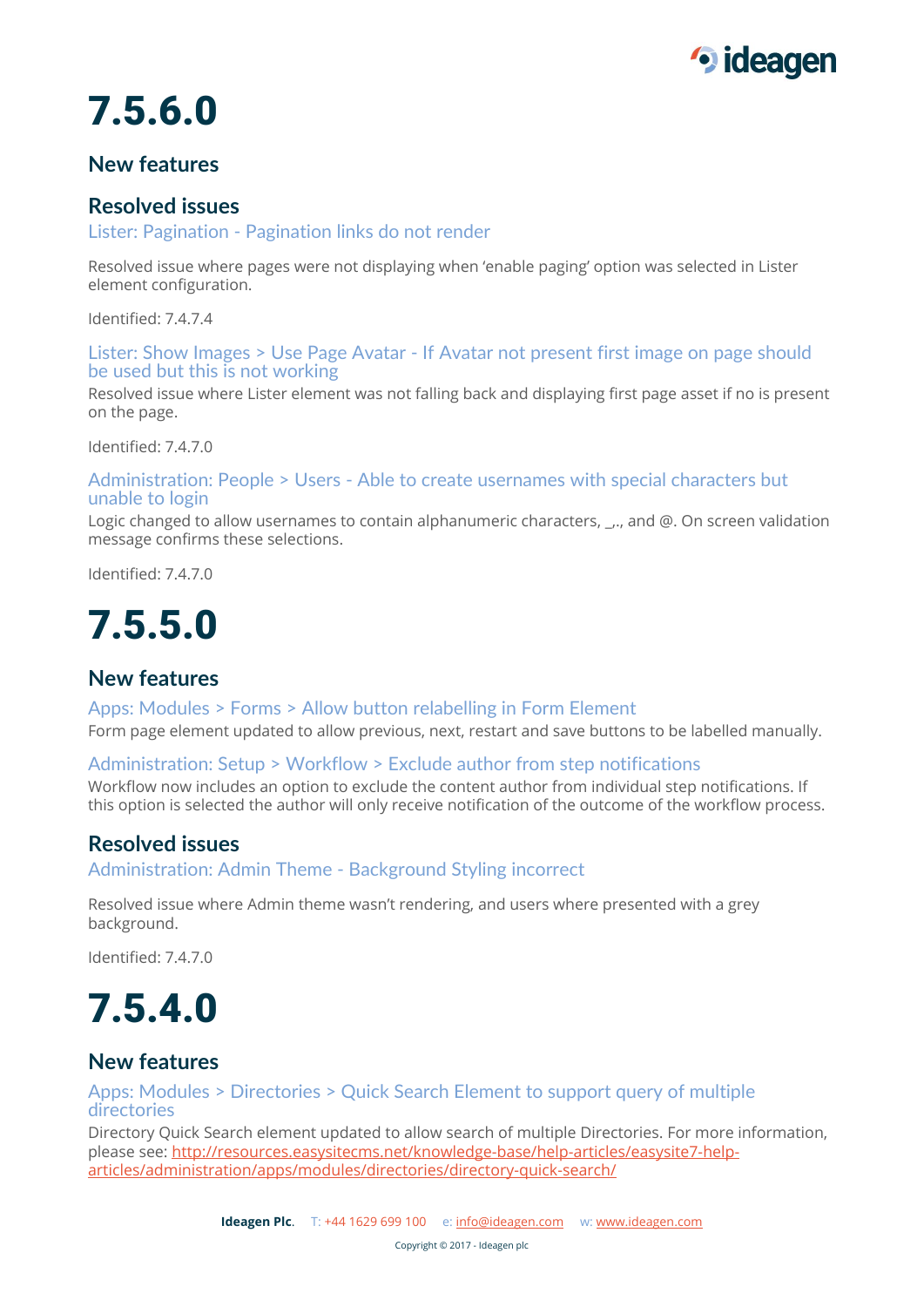

## **Resolved issues**

## Authoring: Content Editor > Remove Formatting > Adds extra line spacing

Resolved issue where selecting Remove Formatting inserted NBSP into text.

Identified: 7.1.0.126



## **New features**

Apps: Modules > Datastore > Datastore record search

New card view added, and leam markup option available. For more information, please see: [http://resources.easysitecms.net/knowledge-base/help-articles/easysite7-help](http://resources.easysitecms.net/knowledge-base/help-articles/easysite7-help-articles/administration/apps/modules/datastore/displaying-datastore-records/datastore-record-search/)[articles/administration/apps/modules/datastore/displaying-datastore-records/datastore-record-search/](http://resources.easysitecms.net/knowledge-base/help-articles/easysite7-help-articles/administration/apps/modules/datastore/displaying-datastore-records/datastore-record-search/)

Apps: Modules > Datastore > Datastore single record view Lean markup view available. For more information, please see: [http://resources.easysitecms.net/knowledge-base/help-articles/easysite7-help](http://resources.easysitecms.net/knowledge-base/help-articles/easysite7-help-articles/administration/apps/modules/datastore/displaying-datastore-records/datastore-single-record-view/)[articles/administration/apps/modules/datastore/displaying-datastore-records/datastore-single-record](http://resources.easysitecms.net/knowledge-base/help-articles/easysite7-help-articles/administration/apps/modules/datastore/displaying-datastore-records/datastore-single-record-view/)[view/](http://resources.easysitecms.net/knowledge-base/help-articles/easysite7-help-articles/administration/apps/modules/datastore/displaying-datastore-records/datastore-single-record-view/)

### Template designer > Popular elements

The template designer ribbon now contains a popular elements tray.

## **Resolved issues**

Forms: Copy Form > Template - Copied form doesn't contain answers within few elements Resolved issue where answers to drop-down, radio button and checkbox elements were not copied to copied form.

Identified: 7.1.0.109

# 7.5.2.0

## **New features**

Template designer > Move elements from Layout to Legacy tray

Iframe, Article Container and Article Consumer have been relocated to the Legacy tray on the Template designer ribbon. This does not impact on utilisation by exiting Templates.

### Template designer > Legacy tray to be disabled by default

By default administrators will not be able to select Legacy elements for inclusion in Templates. Access to Legacy elements may be enabled vi[a the Setup interface.](http://resources.easysitecms.net/knowledge-base/help-articles/easysite7-help-articles/setup/system/design/templates/)

## **Resolved issues**

### Forms: Form Comment > Not Configured to display in email notifications - All fields following form comment do not display in email notifications

Changed logic to ensure that form comments render in notification email.

Identified: 7.4.7.0

### Assets: Removed ability to upload Assets to groups without write permissions

Changed logic to ensure that authors cannot upload assets to categories they do not have a write permission for.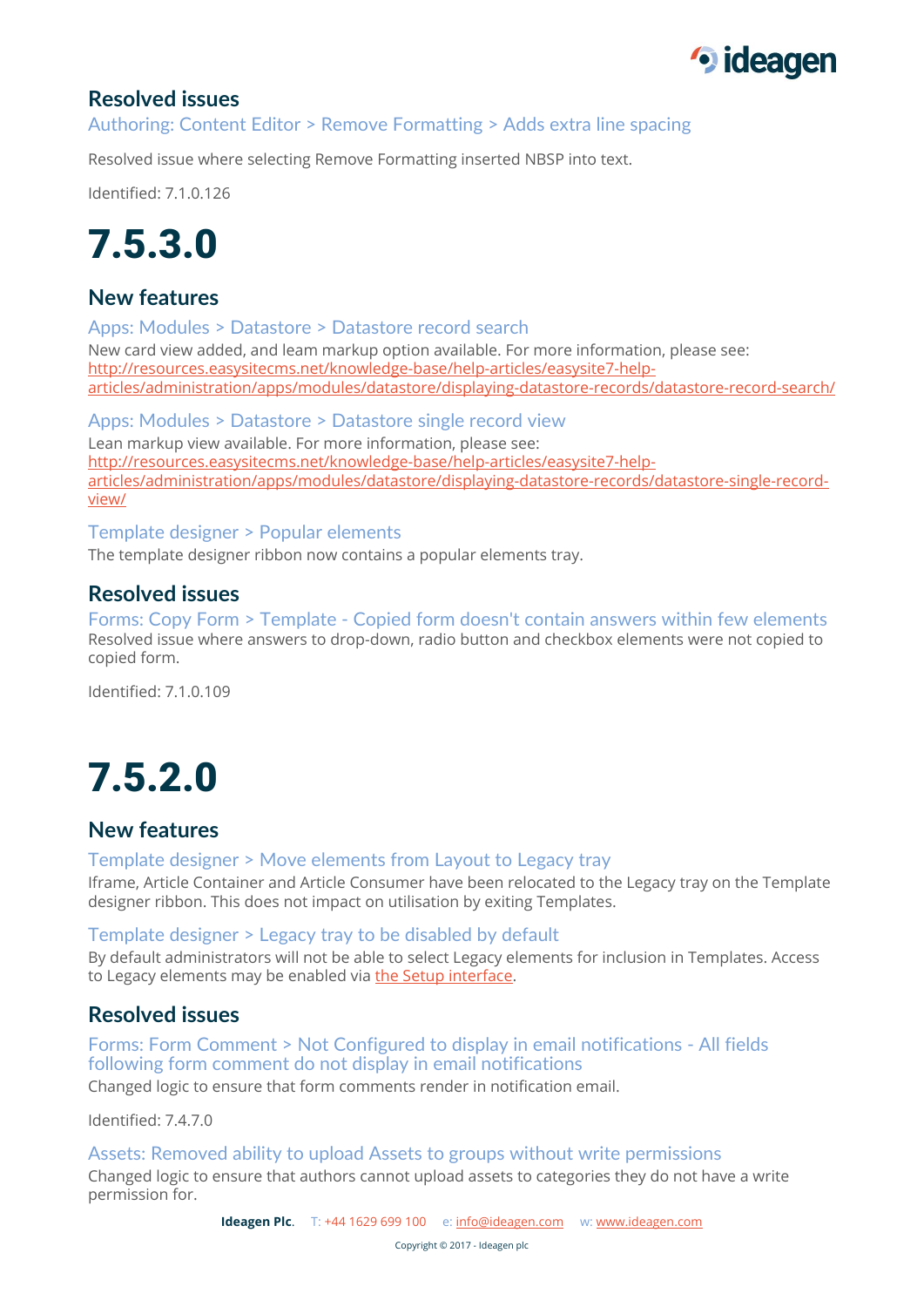

Identified: 7.1.0.0

Administration: Message Centre - Blank messages appearing in message centre Resolved issue where system messages such as confirmation of asset archiving were blank.

Identified: 7.3.6.0



**New features**

## **Resolved issues**

Workflow: Asset Workflow > Token %AssetURL% Link returns error Resolved issue where the asset URL link in notification email was generating 404.

Identified: 7.3.6.0

Administration > Asset - Error page displayed after clicking the 'Reject changes' button Resolved issue where rejecting changes in asset workflow generates 404.

Identified: 7.3.6.0

Events: Date range search - 'To' and 'From' fields are the wrong way round Corrected labeling in Event date search.

Identified: 7.1.0.122

# 7.4.7.0

## **New features**

#### Update Bing Maps Service to V8

The Bing Maps AJAX Control Version 7 (AJAX 7) is has been superseded by the Bing Maps V8 web control (V8).

### **Resolved issues**

# 7.4.6.0

## **New features**

### Custom Class Name for Links

If Custom is set as the Class Name, a Custom Class Name text box is displayed allowing the input of a Tag. This text box allows: A to Z, a to z, 0 to 9, and hyphens. The character set must be between and including 3 and 50 characters.

Note: Custom is now the default Class for all link types. However, custom does not apply to Anchor/Bookmarks.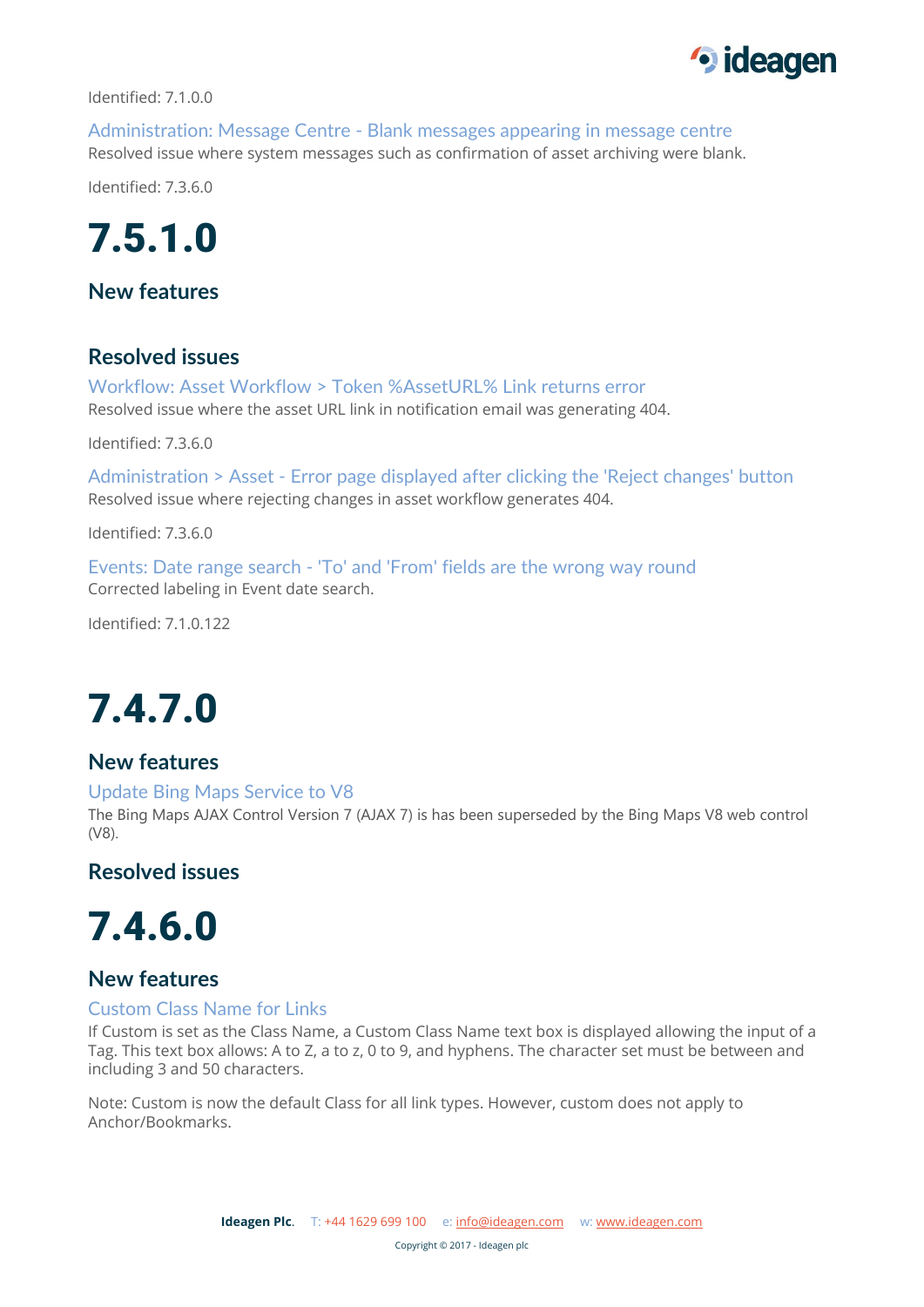

## **Resolved issues**

Administration: Content > Restore Deleted Pages - Unable to restore deleted pages Resolved issue where site refreshed, but deleted page was not restored.

Identified: 6.5.15.11

# 7.4.3.0

**New features**

## **Resolved issues**

Forms: Options > Data Export - Fields with identical names have duplicated data in form export

Logic changed so that the data export references field ID, as opposed to field name.

Identified: 7.1.0.119

## 7.4.0.0

## **New features**

Forms: Merge Forms and Advanced Forms Forms and Advanced forms merged into single Forms module.

## **Resolved issues**

Authoring: Content > Copy From - Copying pages between sites loses links

Resolved issue where if a page was copied to another site in the installation, any links on page were lost.

Identified: 7.1.0.87

Administration > Event Module- Unable to add the Location to event Resolved issue where address look up within the Events module was not locating addresses.

Identified: 7.3.6.1

Polling: Element > Configuration > Show number of votes - Results are being shown even when the option is disabled.

Changed logic to ensure results are displaying correctly.

Identified: 7.1.0.126

BuildPortal: Portlet > Edit - Attempting to edit portlet results in 404 error Resolved issue where error is generated when selecting 'Edit portlet contents' function in BuildPortal.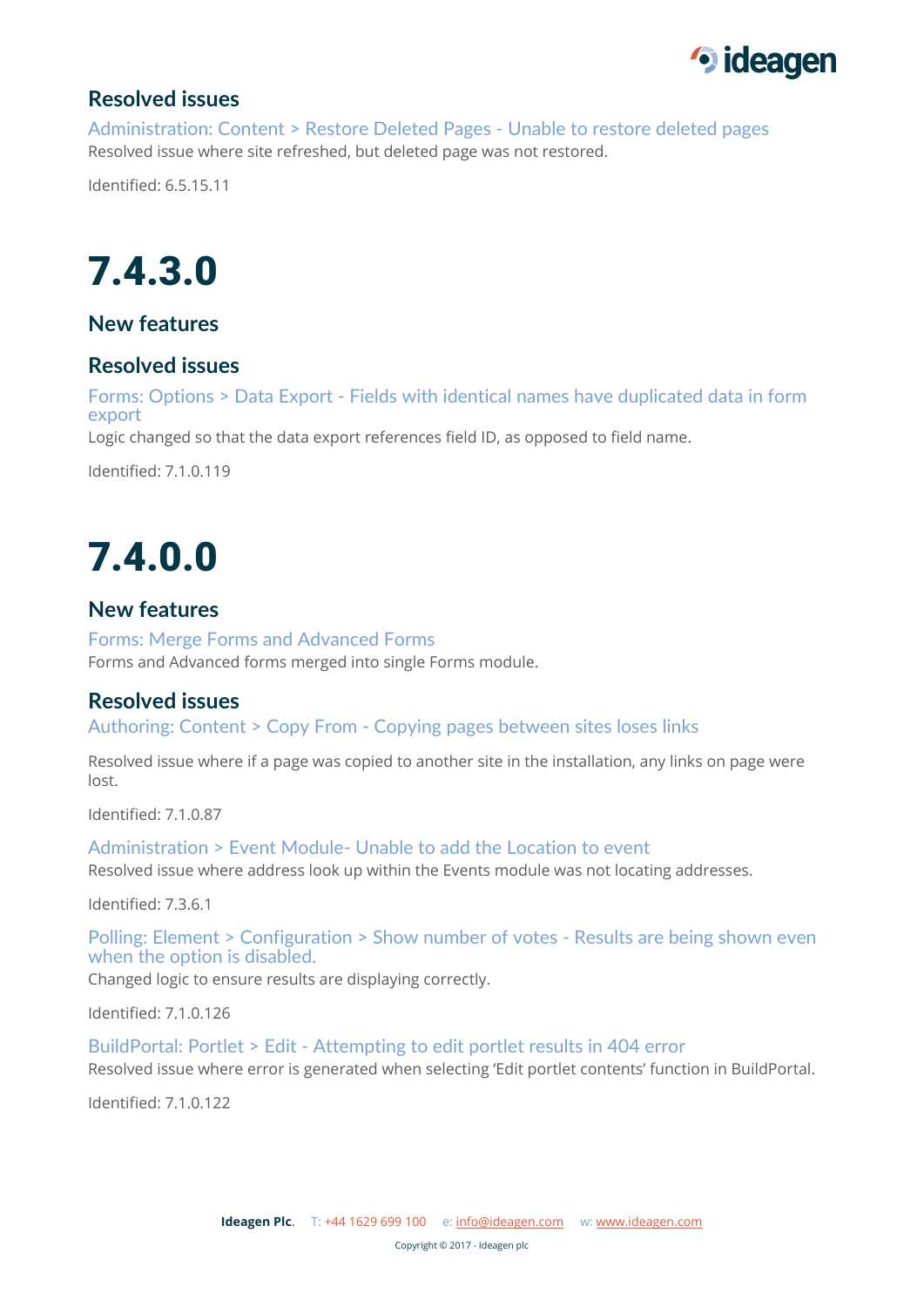

# 7.4.0.0

## **New features**

Administration: Templates: Activity Logging. Each template now contains an activity tab, detailing which pages use that template.

### Administration: Templates: Audit trail.

Each template now contains an audit detailing the date and time the Template was changed, and the name of the user making the change.

## **Resolved issues**

Authoring: Content Editor > Remove Formatting > Does not removing formatting and adds extra line spacing

Resolved issue where scheduled the remove formatting function added an extra line break into content. Note: remove formatting does not remove paragraph tags, headings, bullet points, ordered lists, or indent and outdent.

Identified: 6.5.11.3

### Lister: Pagination - Pagination links do not render

Resolved issue where page numbers were not displaying when 'enable pagination' option was selected within Lister element configuration.

Identified: 6.5.11.3

# 7.3.0.0

## **New features**

End user activity: Re-captcha - Implement new re-captcha API Latest version of Re-CAPTCHA available.

### Forms: Form ID included in subject line

When a Form is submitted by an end user, and internal ID number is generated for that submission. To more explicitly link confirmation emails to individual submissions, the ID will be included in the subject line of the email.

### Forms: Friendly label option added to Forms elements

The Forms module allows for multiple fields with the same label, for example 'Name' may be used several times to capture names. However, this can cause issues when column sorting exported data. A friendly name may be used for an element allowing an end user to see a different label from an administrator.

#### Forgotten username and password option added to Login element

Ability to retrieve forgotten username added. For more information, see [Login element.](http://resources.easysitecms.net/knowledge-base/help-articles/easysite7-help-articles/administration/design/templates/add/layout/people/login/)

### Lister to display document icons

The Lister element will display an icon illustrating the Asset type, when displaying a Feed of assets.

### Path Manager: Export paths

An export option has been added to the Options menu in Path Manager.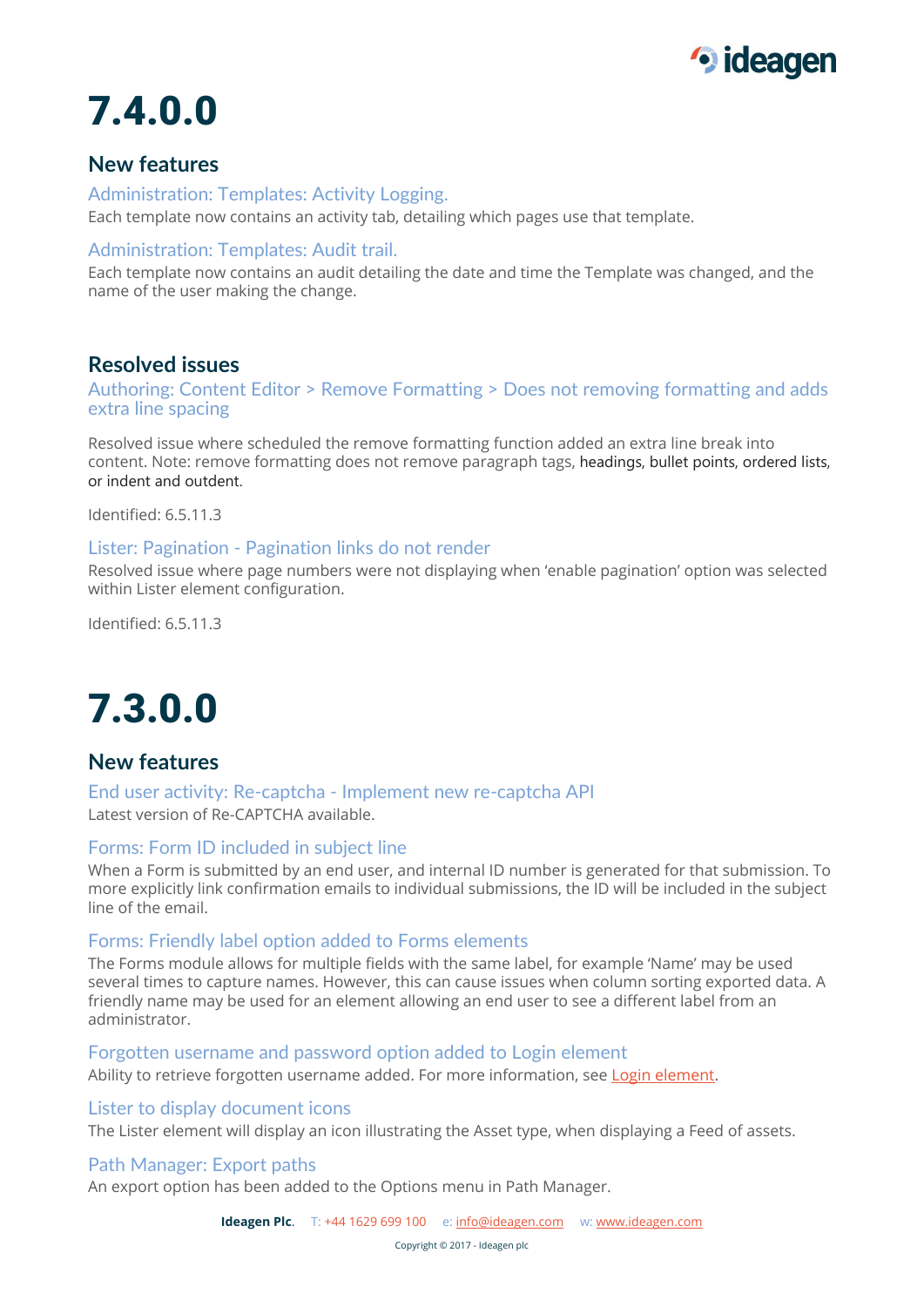

### Setup > Workflow > Add or Select existing workflow > Enable 'Step over by Role' without notification

When adding 'Step over by role' to a workflow, the administrator can select whether notifications are sent during the step over.

### Social Bookmarking element updated

The element has been updated to include Google+, LinkedIn and Twitter. The option to open in new window has also been added.

#### Templates: Assign a Theme to a Template

Administrators may assign a default Theme to Template.

Templates: Heading – Assign Class and Unique Identifier to heading element. Administrators may assign a style sheet class or Unique Identifier to the Heading element.

#### Templates: Structure elements allow multiple Divs to be added.

An Add button has been added to the Structure element to allow multiple Divs to be added to an instance of the element.

### **Resolved issues**

End User Activity: Scheduling > Relocate On - Scheduled relocation doesn't function > 28027

Resolved issue where scheduled relocation was not working.

Identified: 6.5.11.3

eShop Plugin - Error page gets displayed while configuring some of the eShop Plugins

Logic changed to resolve issue.

Identified: 7.2.0.0

Administration>Template>Multi Choice Element >unable to delete the Responses and in the set range Questions need relabel as either Answers or Responses Issue resolved.

Identified: 7.1.0.0

Update to 7: Columns > Relative > Percentage split - Percentage split defaults to 50/50 split

Logic changed to ensure that original column widths persist after update.

Identified: 7.1.0.117

#### Authentication Providers: User filter not applied for login requests

Issue resolved where user filter (for example '(memberOf:1.2.840.113556.1.4.1941:=CN=App\_eMRecTest,OU=Test,OU=eMRec,OU=Groups,OU=WI,DC =wi,DC=scot,DC=nhs,DC=uk)', was ignored and all users imported via the Authentication Provider.

Identified: Not available

### Authoring: Edit > Content Editor > Font - Copy and pasting text causes some formatting to be lost

Resolved issue where Heading formatting lost when copying and pasting in IE11

Identified: 6.5.16.27

### Desktop Uploader: Download - Unable to use application

Resolved issue where Desktop Uploader errored during upload.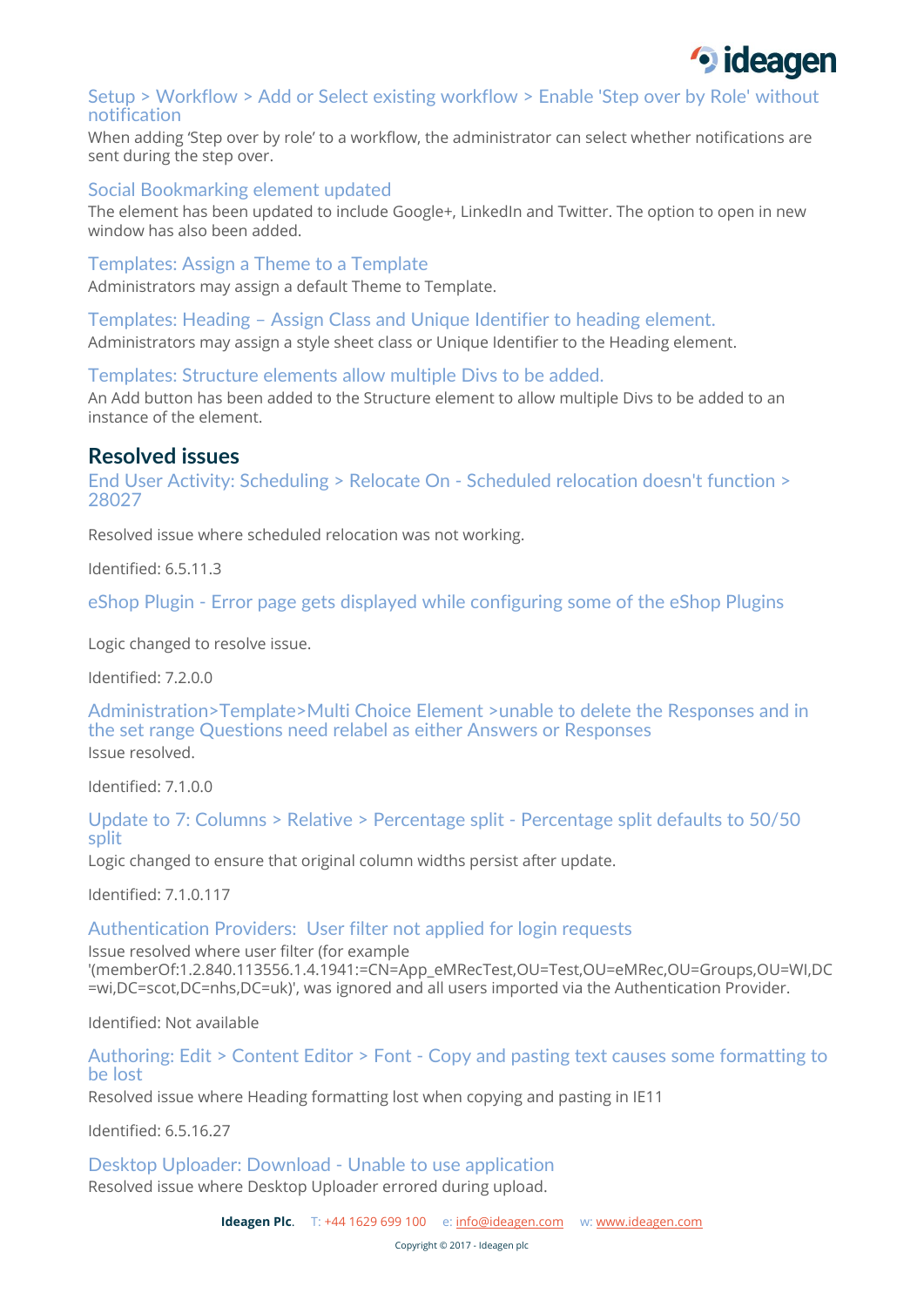

Identified: 7.1.0.65

### Directories - Links don't render correctly in form comments

Issue resolved preventing links render correctly.

Identified: 7.1.0.118

#### Forms: Submitted without mandatory data completed

Issue resolved where a Form could be submitted without mandatory fields being completed.

Identified: 7.1.0.87

### Easysite 7 Update: Directories > Summary and Listing Page Options > Incorrectly mapped wrong when updated

Resolved issue where options 'Show as link in listing', 'Show as text' and 'Do not show' were incorrectly mapped after upgrading from 6.5.x.x to 7.2.0.0.

Identified: 7.2.0.0



## **New features**

**Setup** 

The following interfaces:

- **Content** -> **Pages** -> **Options** -> **Setup**
- **Content** -> **Assets** -> **Options** -> **Setup**
- **Setup** -> **Site**
- **System** -> **Configuration**

Now redirect to a single system and site Setup interface. A navigation menu is presented, to allow administrators to navigate manually to a specific interface. Alternatively, if an administrator searches for a term – for example, user – they will be presented with a truncate menu of interfaces related to that term.

More detailed information is available on the Resource Centre:

<http://resources.easysitecms.net/knowledge-base/help-articles/easysite7-help-articles/setup/>

### Reverse Caching Proxy module

A Varnish server may now be implemented in conjunction with Easysite. The module allows administrators implement more granular caching rules for an installation.

[http://resources.easysitecms.net/knowledge-base/help-articles/easysite7-help](http://resources.easysitecms.net/knowledge-base/help-articles/easysite7-help-articles/administration/apps/modules/reverse-caching-proxy/)[articles/administration/apps/modules/reverse-caching-proxy/](http://resources.easysitecms.net/knowledge-base/help-articles/easysite7-help-articles/administration/apps/modules/reverse-caching-proxy/)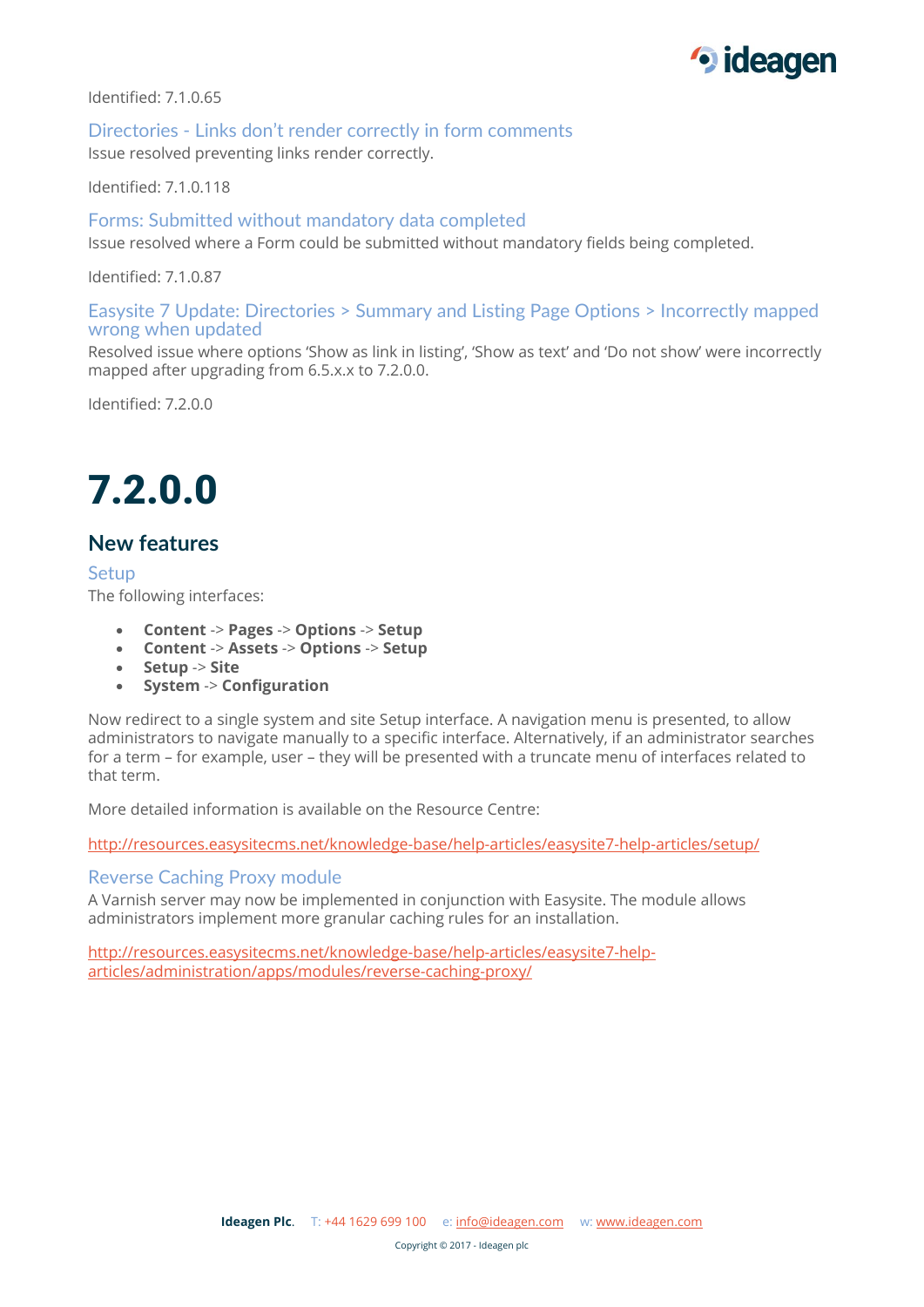

## **New features**

## **Resolved issues**

Directories: Configure > Allow A-Z Filtering of records > Enable – Error Resolved issue where enabling the A –Z option in Directories rendered an error

Identified: 7.2.0.0

# 7.1.0.118

**New features**

**Resolved issues**

# 7.1.0.117

## **New features**

## **Resolved issues**

Administration: Workflow > Notification - Assets notifications mail received in the workflow process are different from the Notification template configured

Resolved issue where notifications sent during Asset workflow approval were not configurable via setup -> notifications.

Identified: 6.5.9.9

### End User Activity: Element Configuration - Configuration settings boxes disappear without input selected

Resolved issue where element configuration modal windows close after each configuration change.

Identified: 7.1.0.100

IE: Asset manager > Add any content type of asset - Cancelling upload leaves blank assets

Changed the logic, to ensure that the asset is not created until the final save.

Identified: 7.1.0.66

Directories: Link field > Link verification - Verifying a link doesn't display any status of the verification

Resolved issue where the verification option in the Directory Link Field refreshes the page rather than verifying the link.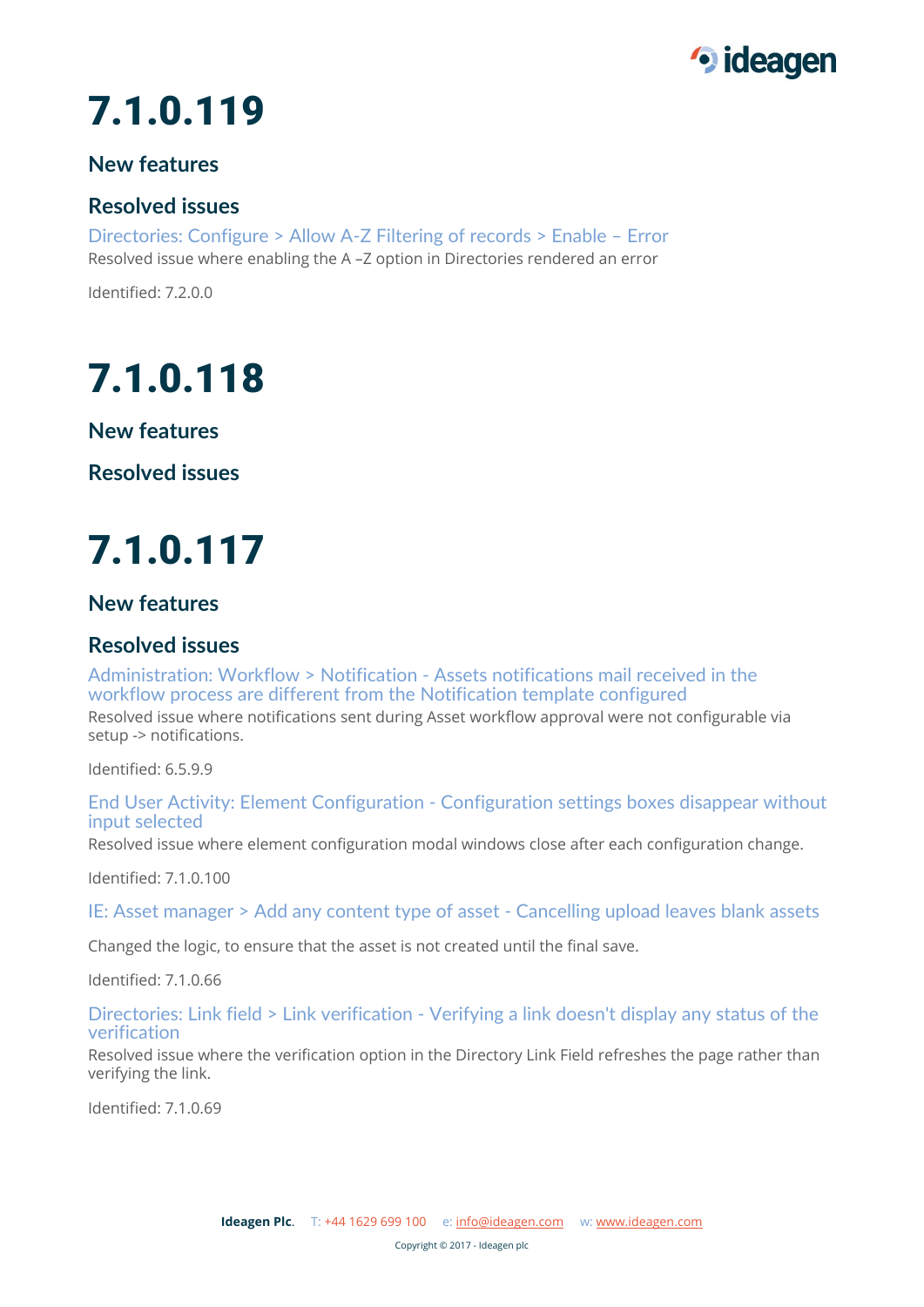

## **New features**

### Assign a Theme to a Template

Themes may be assigned to a Template so that new pages created using the Template inherit this Theme. Note that the Theme can be changed locally. In addition, the Theme will update if the Theme of a parent page is subsequently cascaded.

## **Resolved issues**

### Directory > Field Titles not displaying since update

Resolved issue where the field labels are not displaying in detail view.

Identified: 7.1.0.115

### Directory: List with assets and show in detail page not working as expected

Resolved issue where Assets added to Directory entries could not be clicked as a link in the Listing view. This also resolves an issue where the Asset still renders in the detail view, when Show in Detail in unselected.

Identified: Not available

#### Forms: HTML Range - No indication of value

Resolved issue where HTML 5 Range element does not display the high and low values allocated to it when creating the Form.

Identified: 7.1.0.54

### Authoring: Tabs - Content inside tab not visible when in edit mode

Resolved issue where Tab content was not displayed when in edit mode

Identified: 7.1.0.104

### Authoring: Content Editor > Edit Text > Ctrl+Z - Text replaced by 'undefined'

Resolved issue where text is replaced with 'undefined' if an editor uses CTRL+Z to redo changes.

Identified: 7.1.0.83

### Administration: Content > Assets > Add - Uploading files with comma in filename generates error

Resolved issue where uploading an Asset with a comma in the file name generates a 404 error.

Identified: 7.1.0.86

# 7.1.0.115

## **New features**

#### Canonical tags may be added on a per page basis

Canonical tags are used for SEO to allow different pages with similar content to be grouped together without triggering negative scores for duplicate content or "spamming". Canonicals allow the preferred URL of a page to be indicated to a search engine, for example:  $\langle$ link rel="canonical" href=["https://www.ideagen.com/support/"](https://www.ideagen.com/support/) />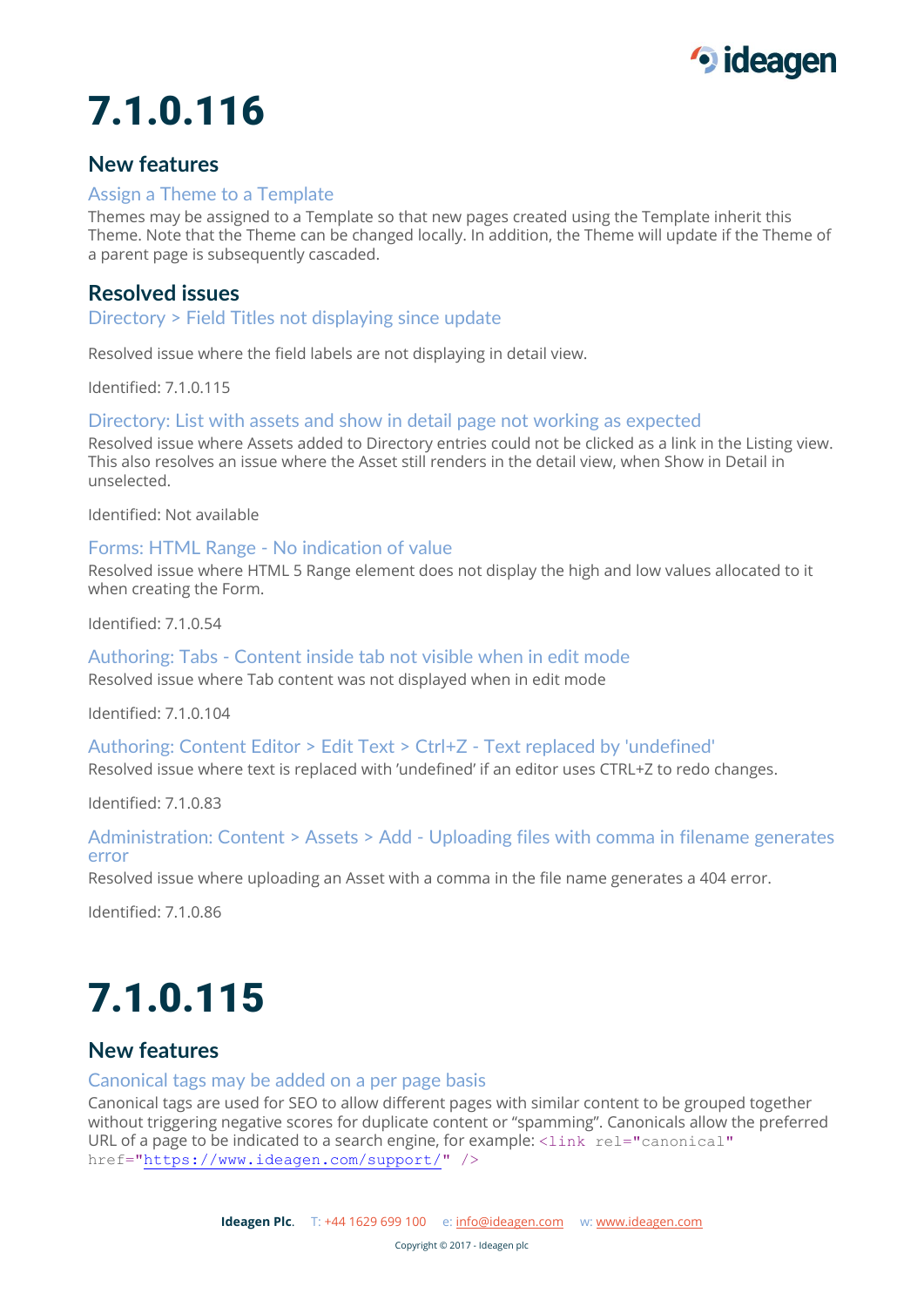

Canonical tags may be added via the Tags tab. Note: if the canonical contains query string – in the case of a directory entry, for example – an additional checkbox allows for the query string to be included in the canonical.

#### Directories: Location Selector element

The Google Map connector API has been updated. From 7.1.0.115 new directories will be updated automatically. Existing directories containing the Location Selector will need to be updated: configure the Location Selector element and in the Google maps URL field add: <https://maps.googleapis.com/maps/api/geocode/xml?>

## **Resolved issues**

#### ProMotion: Show Images - Images pull through when un-ticked

Resolved issue where the ProMotion element displays an image from the page when the show images option is not enabled.

Identified: 7.1.0.106

### Vacancies: Entries > Expired entries - Able to view expired entries on a page

Resolved issue where expired job vacancies are displayed by the Vacancies module page element.

Identified: 7.1.0.108

#### Administration: Content > Assets - m4v/mp4v file formats not being tagged as a video file

Resolved an issue where m4v/mp4v files are tagged as images rather than video in the Asset Manager. As a result, mp4 files cannot be played.

Identified: 7.1.0.39

Forms: Template > Multi-choice element > Show key/value pair - Disabling this option still shows question and answer in the detail page

Resolved issue where label shows in detail page when display option is not selected.

Identified: 7.1.0.57

#### Administration: Reports > Workflow > Awaiting approval - 'Waiting approval' doesn't match

Resolved issue where Workflow report is incorrectly reporting the number of pages awaiting approval.

Identified: 6.5.16.23

#### Authoring: Assets > Video > Movie Options > Autostart Playback - Disabling autostart playback doesn't stop video from auto-playing

Resolved issue where videos auto-play when the auto- start option (edit -> select asset -> update -> movie options) is disabled.

Identified: 7.1.0.39

#### Events: Template > Long text - HTML appearing in text for links Resolved issue where HTML is rendering in links added to the long text element.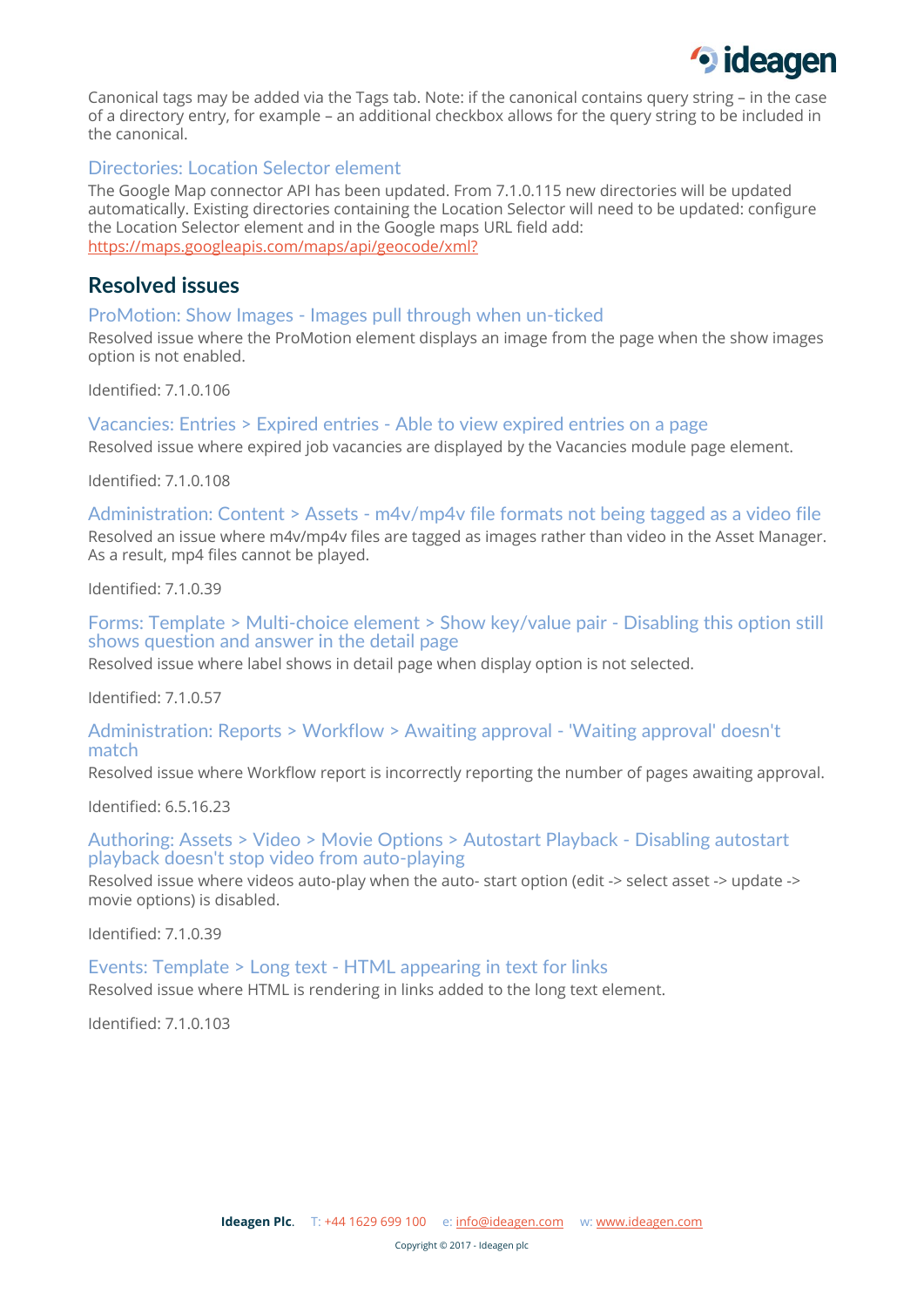

## **New features**

### Option to disable moderation of page comments added

Note that to use this option all other comments settings must be deselected. In addition, the ability for users to change their first name, surname and username must be disabled via the My Account element.

## **Resolved issues**

Administration: Content > Feeds > Filters - ordering always uses ascending regardless of configuration

Resolved an issue where feeds always show in ascending order. When ordering by creation date this will display oldest content first.

Identified: 7.1.0.113

# 7.1.0.113

## **New features**

## **Resolved issues**

Templates > Cascading Lister Styles - Cannot cascade

Resolved an issue preventing Lister theme changes being cascaded to pages when configuring the Lister element on a template.

Identified: 7.1.0.108

# 7.1.0.112

## **New features**

## **Resolved issues**

Lister element: NullRerefence Exception Resolved issue identified in Lister element when updating to 7.1.0.111

Identified: 7.1.0.111

Administration: Feeds > Popularity order - Ordering by popularity doesn't list pages in popularity order > 27298

Resolved issue preventing items in feeds ordered by popularity from displaying in order of popularity.

Identified: 7.1.0.80

Google Maps: API Key Needed

Updated Administration -> Setup -> Location Services to allow entry of new Google Maps API key.

Identified: 7.1.0.105

**Ideagen Plc.** T: +44 1629 699 100 e: [info@ideagen.com](mailto:info@ideagen.com) w: [www.ideagen.com](http://www.ideagenplc.com/)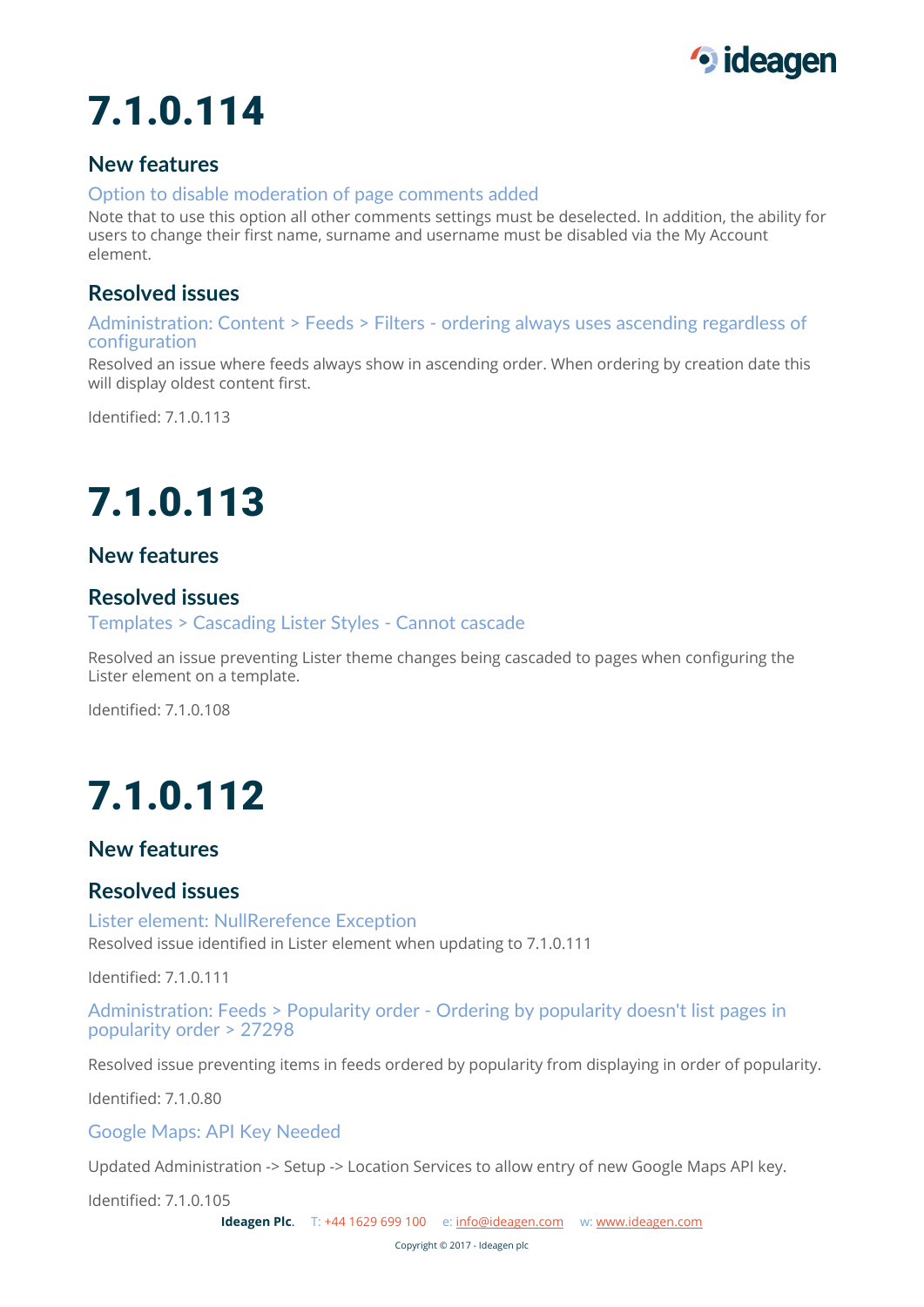

## **New features**

## **Resolved issues**

Attachments: Inline details window won't allow changes to the title

Resolved an issue where if the details of an attached asset – such as the title – were updated, these could not be saved.

Identified: 7.1.0.40

Studio error resolved Issue resolved causing the studio to error when selected;

Identified: 7.1.0.97

Promotion Module: 404 error message gets displayed when promotion element added to the page

Issue resolved where a 404 error was being generated if ProMotion was added to page and configured.

Identified: no information



Note: 7.1.0.110 was not issued.

**New features**

**Resolved issues**

# 7.1.0.109

## **New features**

### People: Users - Add activity info to user profile

Additional information has been added to the user profile. When viewing a user account (Administration -> People -> Users), the following information is now available for the user:

- Date joined
- Date of first login
- Date of last login

## **Resolved issues**

### Discussion Forum: Delete button - button is missing

Resolved an issue where the delete posts button is not rendering in the Discussion Forums module.

Identified: Not known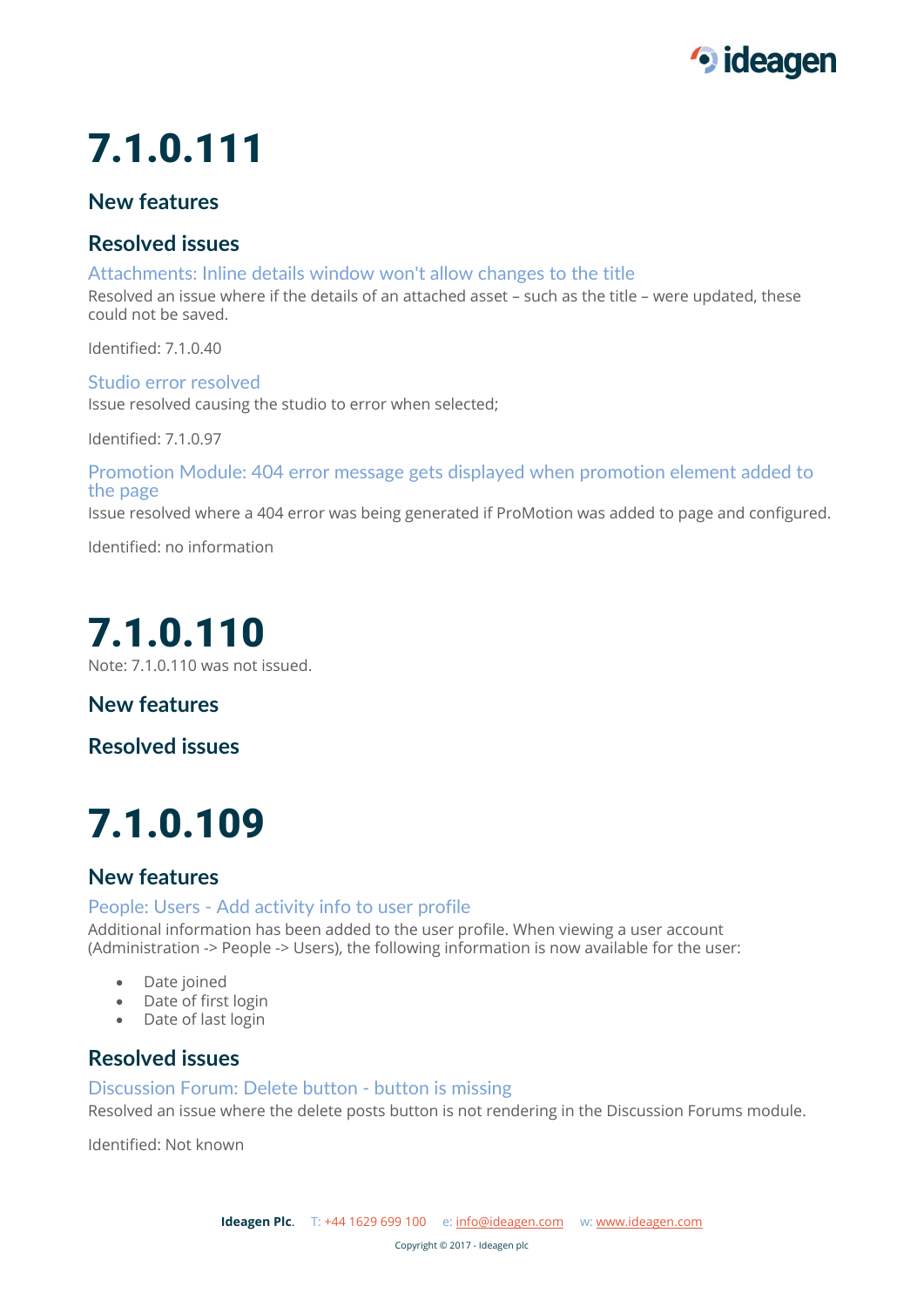

#### External link asset: Port number doesn't change if you change the link to https or to http

External URLs saved as Link Assets were not using the correct port number if the URL is amended to either https or https. This was resulting in a 404 error if the URL was clicked. The logic has been updated to ensure the correct port number is used for the URL.

Identified: 7.1.0.5

# 7.1.0.108

**New features**

N/A

## **Resolved issues**

### Authoring: Link path > Changed link path - Trailing slash doesn't redirect user

If the link path to an existing page was updated, the previous URL should redirect to new URL. Redirects were functioning as expected when the old URL was entered without trailing slash, but not with a trailing slash. The behaviour has now been standardized so redirects function irrespective of trailing slash.

Identified: 7.1.0.50

### End user activity: Asset External Link - Description doesn't show when in a Lister

When a feed of external links was displayed in a Lister, the summary was not populating. The description field of the asset will now populate the summary in the Lister.

Identified: 7.1.0.104

#### My Account > Users are able to remove data from mandatory fields and update record

Users were able to remove data from mandatory fields and save a blank field. Validation is now in place to prevent blank mandatory fields being saved.

Identified: 7.1.0.105

# 7.1.0.107

## **New features**

#### Support added for MD5 encryption on Worldpay Transactions

Support added for WorldPay enhancements to MD5, a security feature which prevents unauthorised tampering of the transaction submission parameters,

## **Resolved issues**

### Membership: Membership Directory element forcing out to the left from A-Z filter

Resolved issue where selecting a letter from the A –Z forces the directory element full width of the page, irrespective of any structure elements such as columns.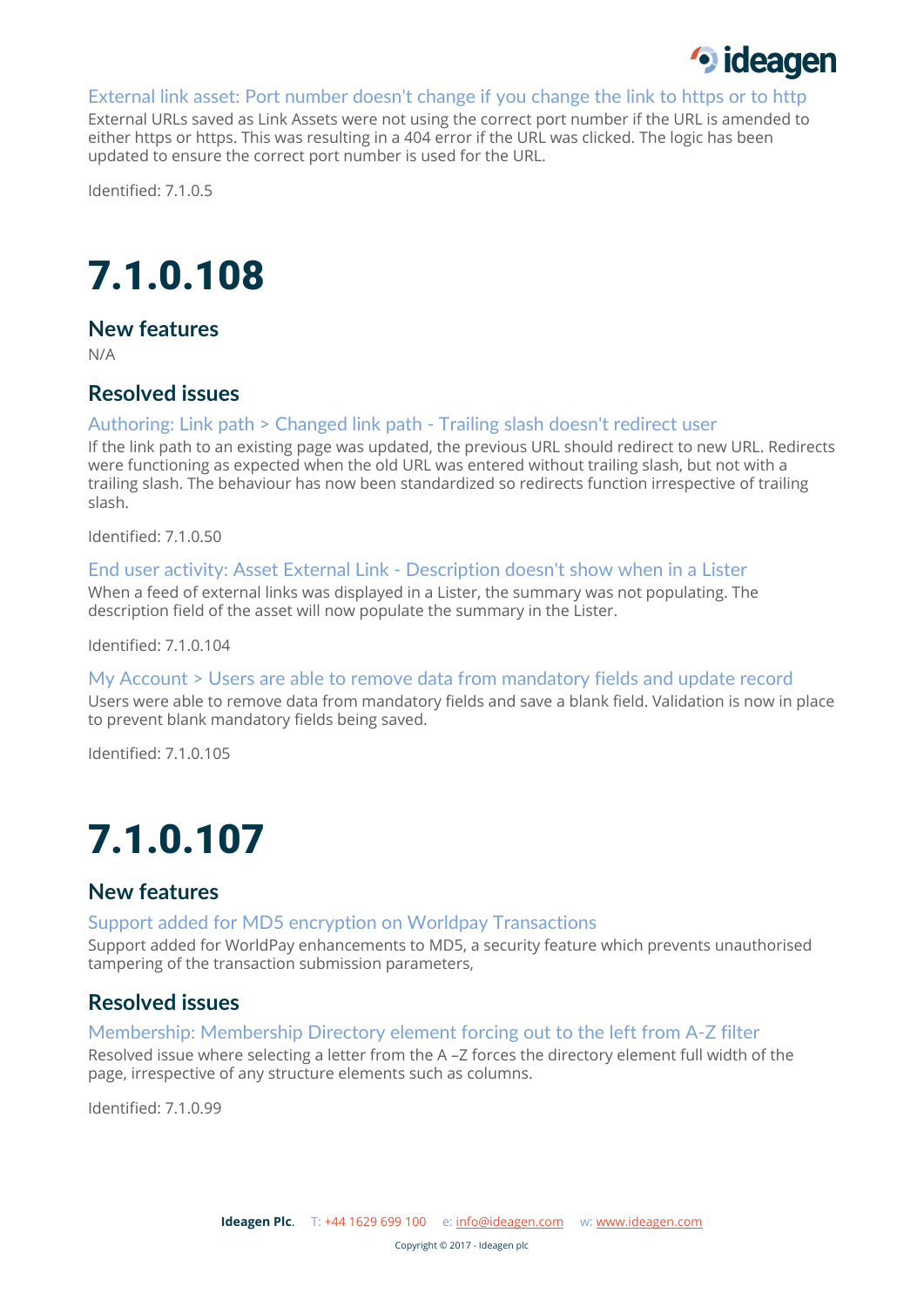

### **New features**

N/A

## **Resolved issues**

### eShop: ITEM token passes incorrect weight

Removed weight information from the eShop confirmation email. The information provided was incorrect as the Product weight is recorded in grams. However, the email labelled this as kilograms.

Identified: 7.1.0.100

### Events: Template > Long text - HTML appearing in text for links

Resolved issue where HTML was appearing in link text, where a link was created in the Long Text element.

Identified: 7.1.0.103

### Users: Export – 404 generated when including registration data in export.

Further changes made to avoid time out issues when dealing with large numbers of users.

Identified: 7.1.0.66

# 7.1.0.105

## **New features**

## **Resolved issues**

### eShop: Billing address postcode lookup doesn't populate City

Resolved issue where when a user enters a valid postcode, clicks 'Find' and selects an address from the list, the City field isn't populated. The City field is mandatory therefore the user was required to manually complete the city field in order to proceed with the transaction. The city field is now pre-filled by the selected address.

Identified: 7.1.0.103

### Users: Event attendees removed from group on login

The Event module allows users who have booked onto an event to be added to a nominated group, which in turn allows the user to access restricted content. An issue was identified on sites with Active Directory synchronization enabled: membership of event specific groups was removed as A.D. synched overnight. A change has been made to ensure that only groups created in A.D. are updated during Active Directory synching.

Identified: 7.1.0.103

### My Account - Unable to change country

Issue resolved where changes to the country field of the My Account element where not being saved.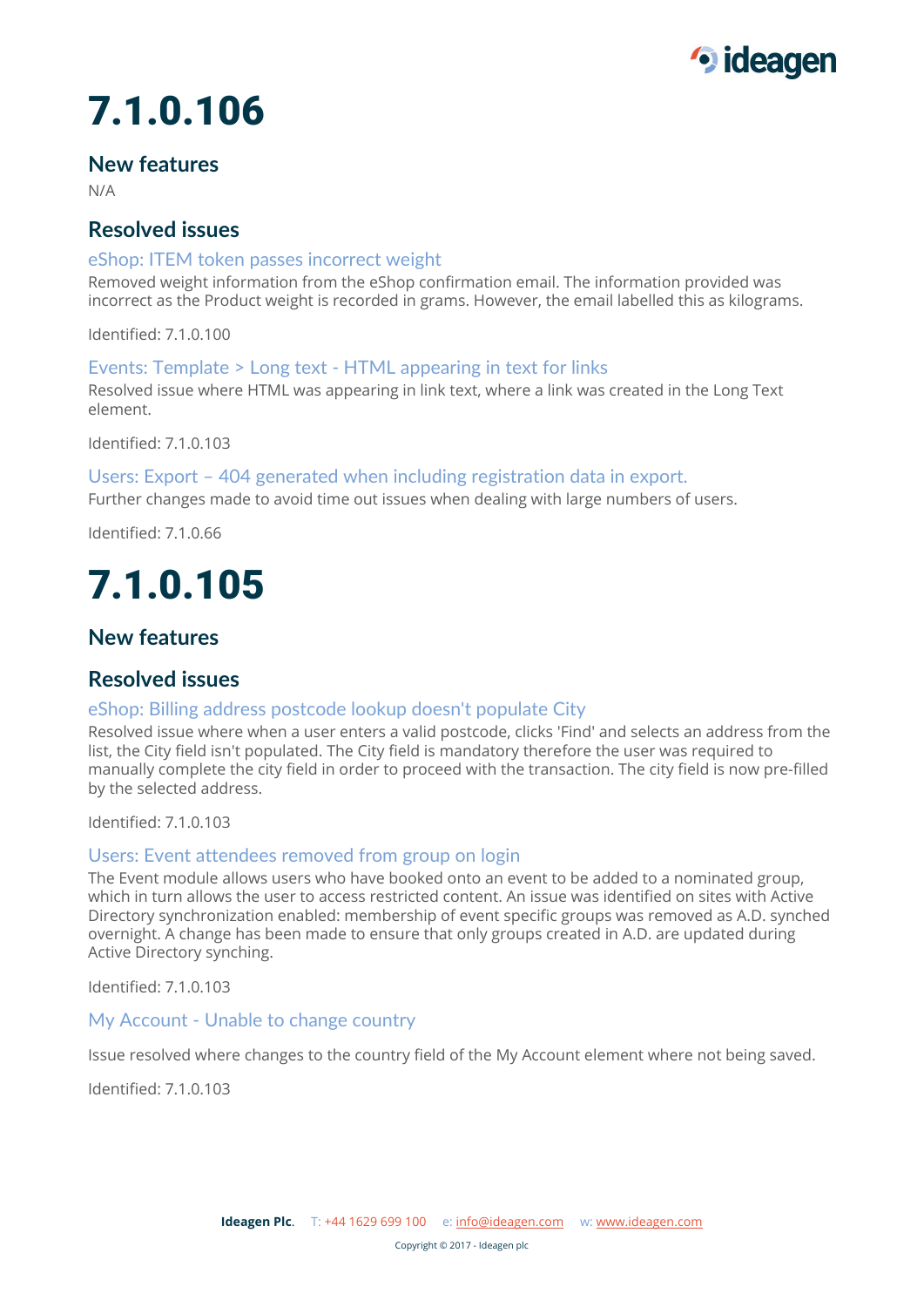

## **New features**

## **Resolved issues**

## End User Activity: Categories - "Expand all" option crashes page

Resolved issue where selecting the 'expand all' option when selecting page categories causes a 404 error.

Identified: 7.1.0.38

End User Activity: User Gallery > Upload - Upload button does not render inside of tab Resolved issue where Upload, Edit and Update buttons do not render if the User Gallery element is placed inside a Legacy Tab element.

Identified: 7.1.0.93

# 7.1.0.103

**New features**

**Resolved issues**

# 7.1.0.102

## **New features**

## **Resolved issues**

End User Activity: possible session expiry problem Resolved issue where users were unable to log back into the site if the session timed out.

Identified: 7.1.0.97

# 7.1.0.101

## **New features**

## **Resolved issues**

Administration: People > Users - Export users generating error

An export option is available under Administration -> People -> User. An issue was identified where the export would fail if registration .data was included with the user information. This issue is now resolved. Note: it is recommended that Data Exchange be utilised to extract this data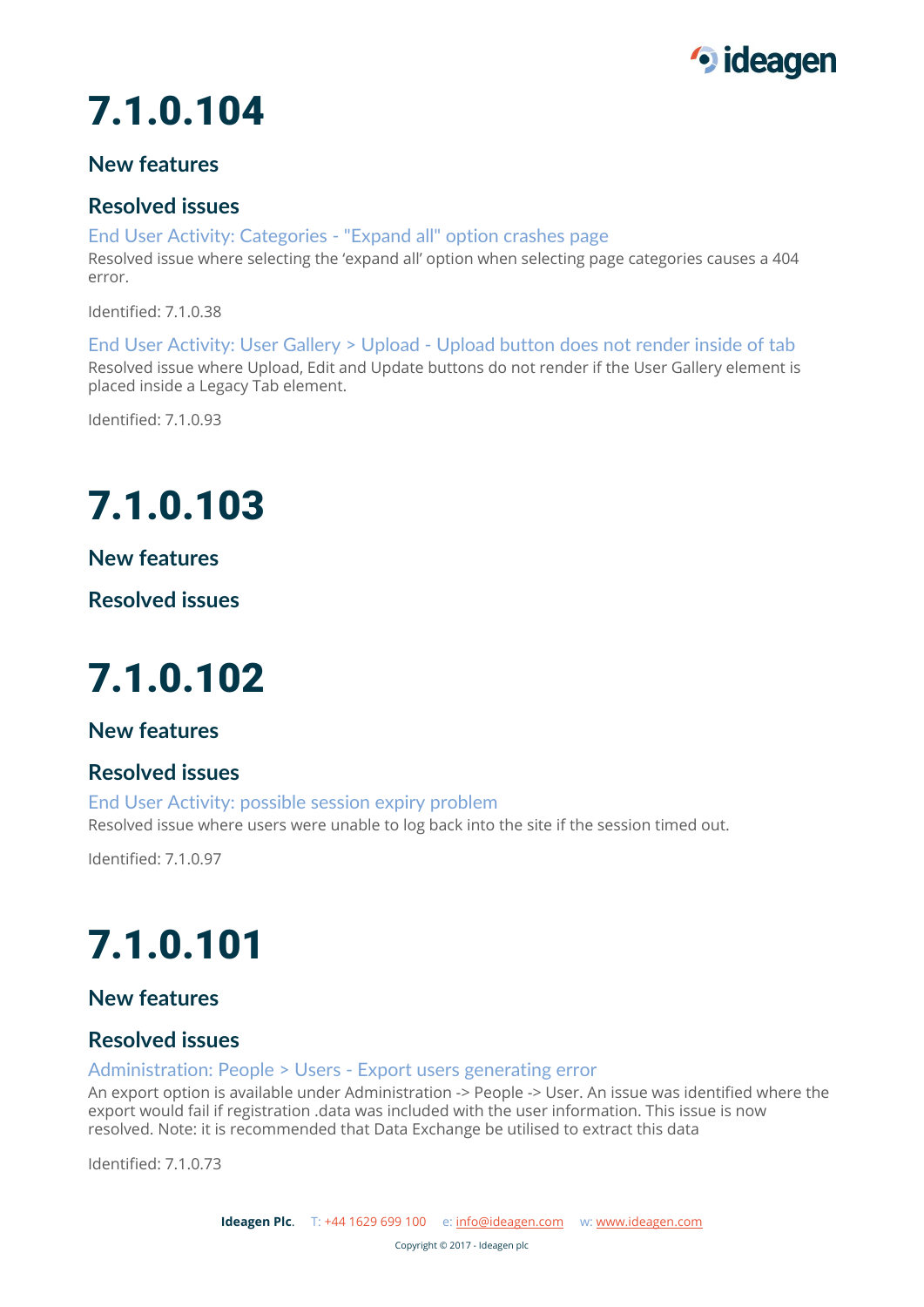

## **New features**

### eShop: Additional title added to the Address Editor

Additional titles are now available when adding information to the billing or shipping details via the Address Editor element. The new titles are: Dame, Lord, Lady, Lord and Lady.

## **Resolved issues**

#### Mega Menu > on-click > dropdown panel position

Issue resolved where large Mega Menus where expanding off the right-hand side of the screen.

Identified: 7.1.0.93

### End User Activity > Page Lister (classic) > show-images class doesn't go away on config change

The Lister element contains an option to display an image from a page, with the author able to choose either the avatar or the first image from the page. An issue was identified where the Lister element shows images, even if the 'display image' option is not enabled. This is issue has been resolved.

Identified: 7.1.0.97

#### End User Activity: Google Maps plugin – issues with addresses in Guernsey

Issue resolved where postcode searches for addresses in Guernsey were generating incorrect results.

Identified: 7.1.0.0

#### **Assets:** Select category - Category isn't selected if you upload two assets one after the other

An issue was identified regarding categorizing Assets, when a number of Assets need to be added to the same category: The category could not be selected for the second asset. This issue is now resolved.

Identified: 7.1.0.38

# 7.1.0.99

## **New features**

### Discussion Forum: module element to allow choice of button positioning

The Forum Module currently had the option to add a 'New Topic' positioned at the bottom of the page underneath all noticeboard listings. The option to move this button towards the top of the module has been added.

## **Resolved issues**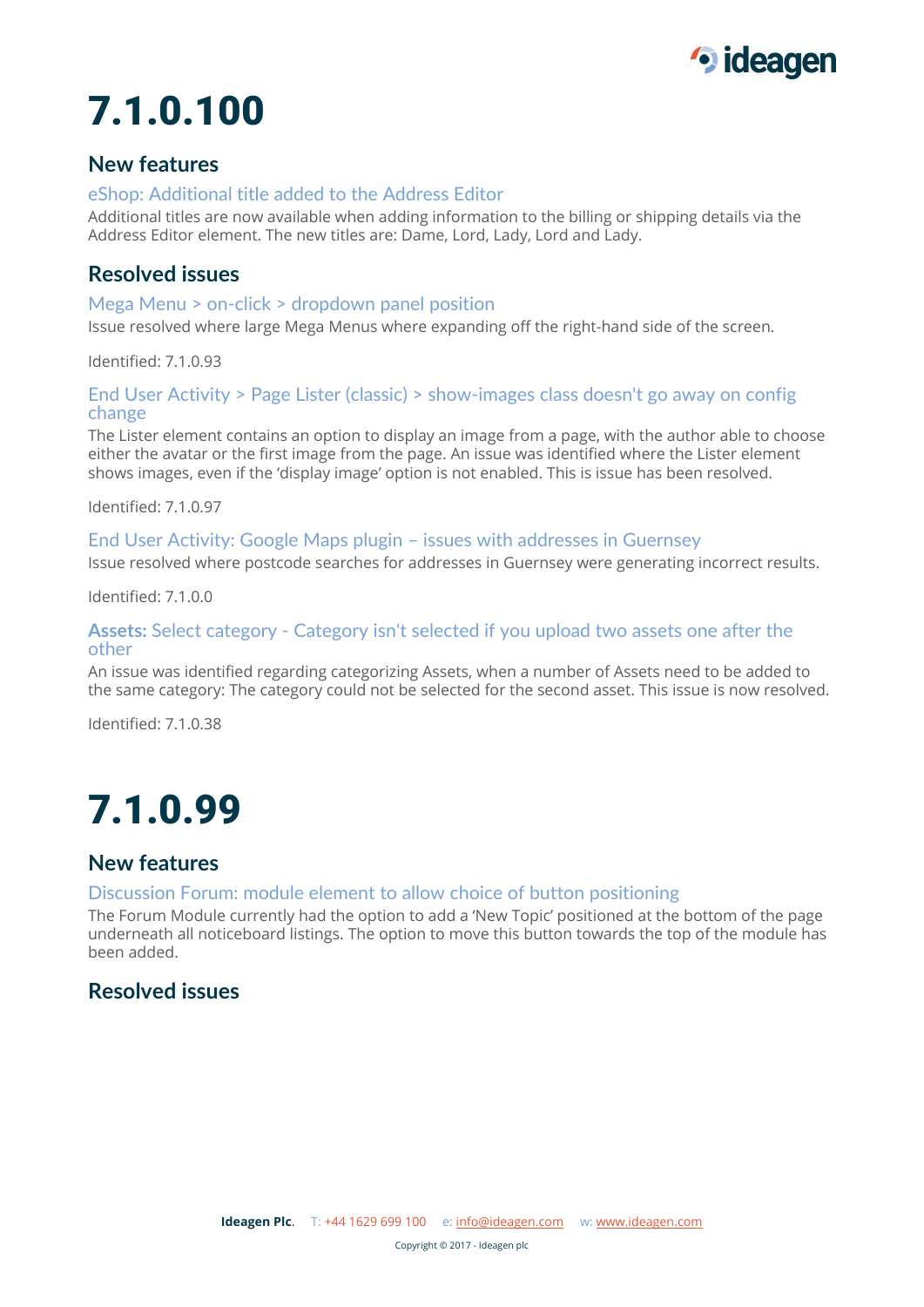

## **New features**

## **Resolved issues**

Directory Template - Unable to change answer on dropdown Resolved issue where changes to answers in dropdown element were not saving.

Identified: 7.1.0.50

# 7.1.0.97

## **New features**

## **Resolved issues**

### Asset Categories - selected category doesn't pull through

When adding Assets to the Asset Manager, the category tree structure it did not display a scroll bar first load. This meant some asset categories were not displayed. The remaining categories displayed only when any one of the category branches was expanded. This issue is now resolved.

Identified: 7.1.0.40

# 7.1.0.96

## **New features**

## **Resolved issues**

### End User Activity: eShop > Billing Address - Logged out users unable to access billing address

Issue resolved where unauthenticated users were seeing 500 error when populating billing address.

Identified: 7.1.0.94

### Forms: Day Month Year selector not rendering in the template Issue resolved where the Day Month Year element was not rendering in a form.

Identified: 7.1.0.90



## **New features**

**Resolved issues**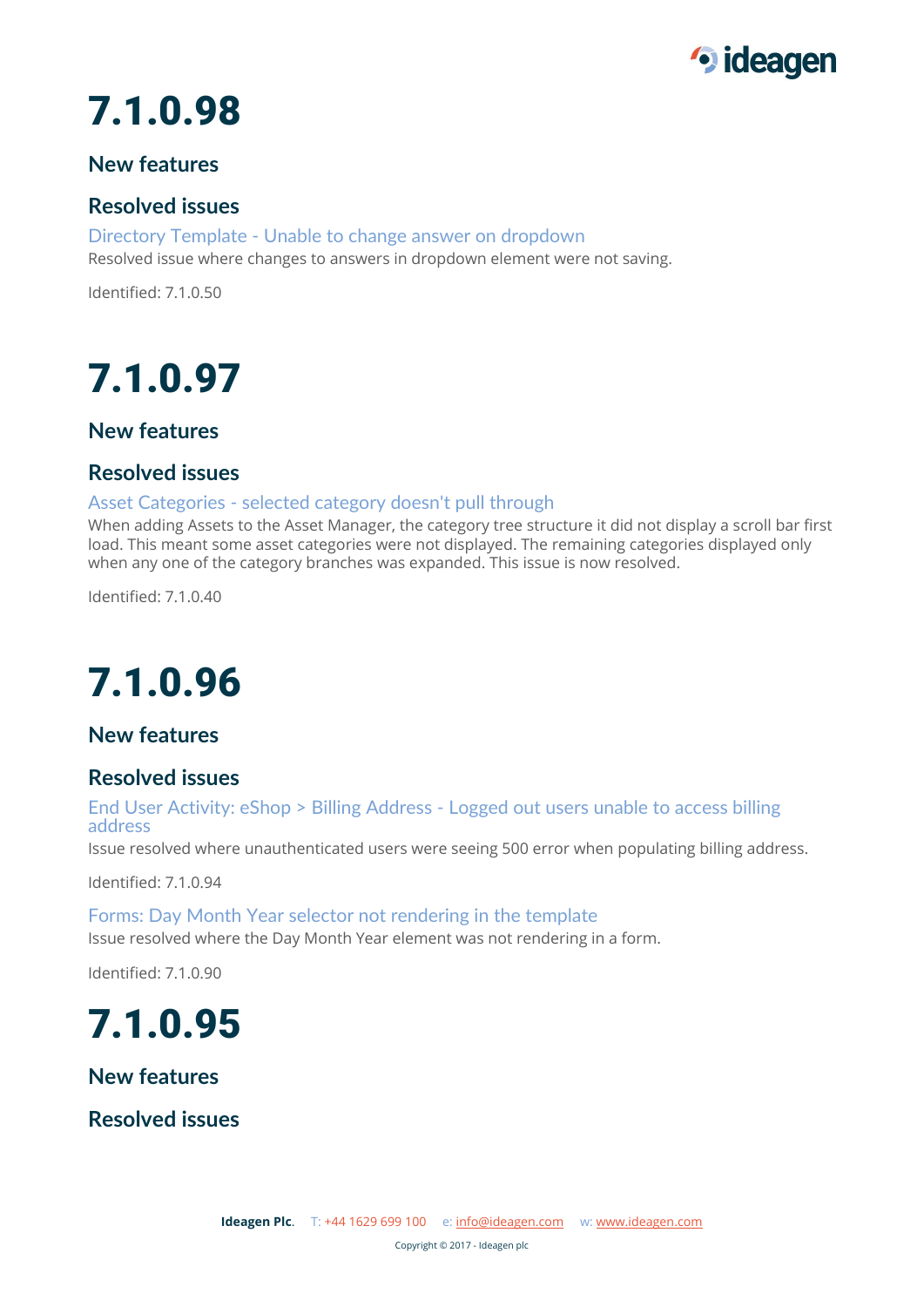

## **New features**

## **Resolved issues**

### Users: Active Directory – Synchronisation

Issue resolved where error related to individual record prevents subsequent records from being imported. Logic changed to allow remaining records to be synched. Easysite 7 fix also added to Easysite 6.5.

# 7.1.0.93

**New features**

**Resolved issues**

# 7.1.0.92

## **New features**

## **Resolved issues**

Web to PDF: Basket > Download - Clicking on download returns an error Resolved issue where error message was generated when downloading the contents of the PDF basket.

Identified: 7.1.0.80

# 7.1.0.91

## **New features**

## **Resolved issues**

Blogging: Invalid Avatar causes 404

Resolved an issue where deleting an Avatar from the Asset Manager causes an associated blog entry to error.

Identified: 6.5.16.17

### End User Activity: User Gallery - Element freezing page

When configuring the User Gallery element, the modal window moves off-screen, preventing further configuration of the element. This issue is now resolved.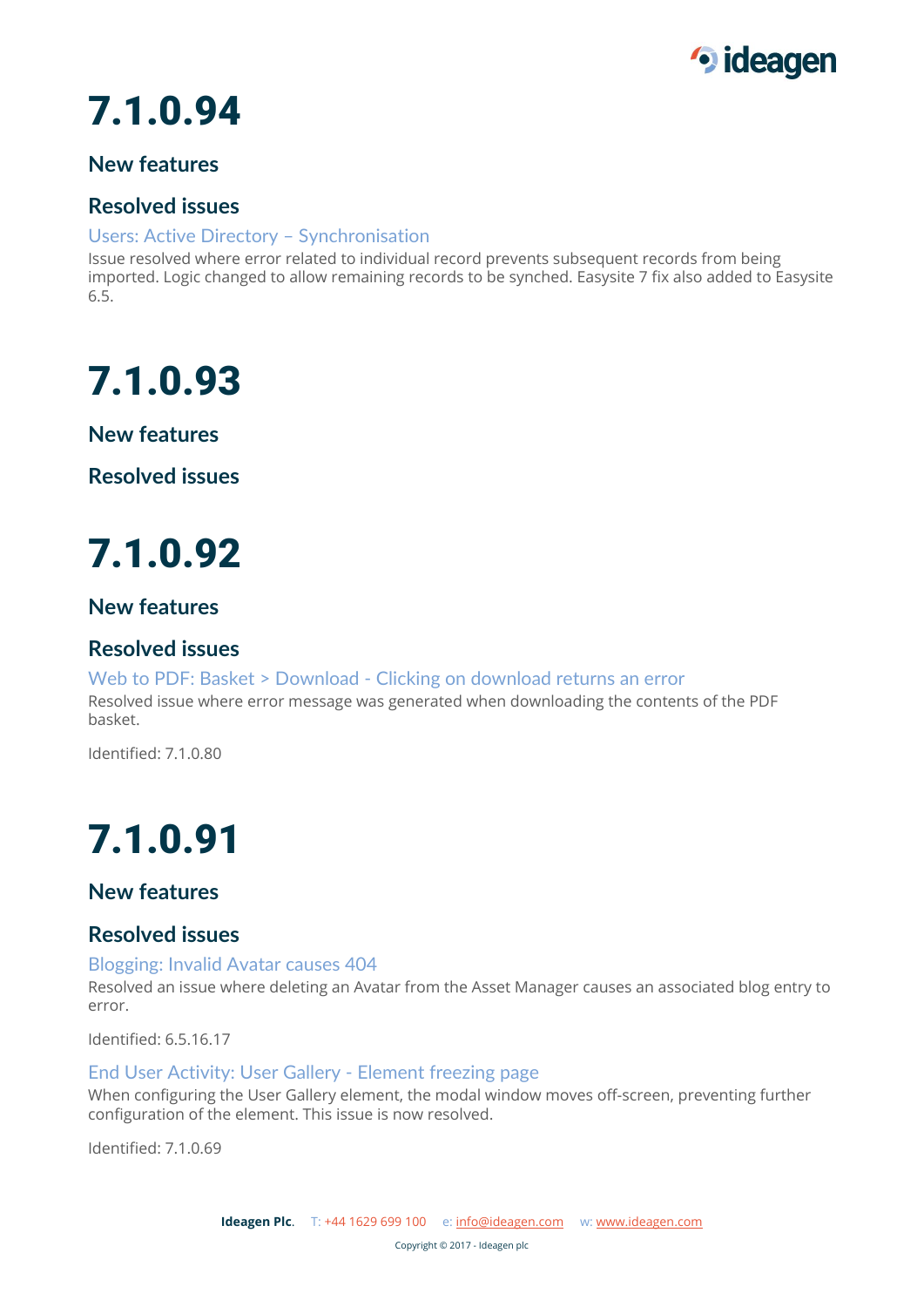

### eShop: Address Lookup missing button

Resolved issue preventing the billing address and shipping address elements from displaying the 'find' button for the address look function on first load.

Identified: 7.1.0.86

### Administration: Reports > Activity > Export - Pure XML format export isn't exporting as an XML

Logic amended to ensure reports correctly export as XML, and contain .xml suffix

Identified: 7.1.0.86

#### Events: Booking > Available to nominated groups - Doesn't work

Issue identified where event booking button was presented all users, even the calendar was set to restrict booking to nominated groups only. Logic changed to resolve issue

Identified: 7.1.0.88

#### Directory Template - Unable to change answer on dropdown

Changed logic to allow answers to be edited and saved in the Directory Module Dropdown element. The text of the 'Save' button has also been amended to 'Save Order' to clarify the functionality.

Identified: 7.1.0.50

# 7.1.0.90

## **New features**

### **Resolved issues**

Hosting Infrastructure: SQL Manager > ESCore\_Data\_Activity - Incorrectly hardcoded to register against the Support account

Resolved issue where all activity recorded in the Activity Report was incorrectly allocated the I.P. restricted Support account.

Identified: 6.5.11.12

# 7.1.0.89

## **New features**

### **Resolved issues**

Forms: Submit > Confirmation Message - Not displayed on first load of page

Resolved issue where Form confirmation does not display to anonymous users on first submission of the form.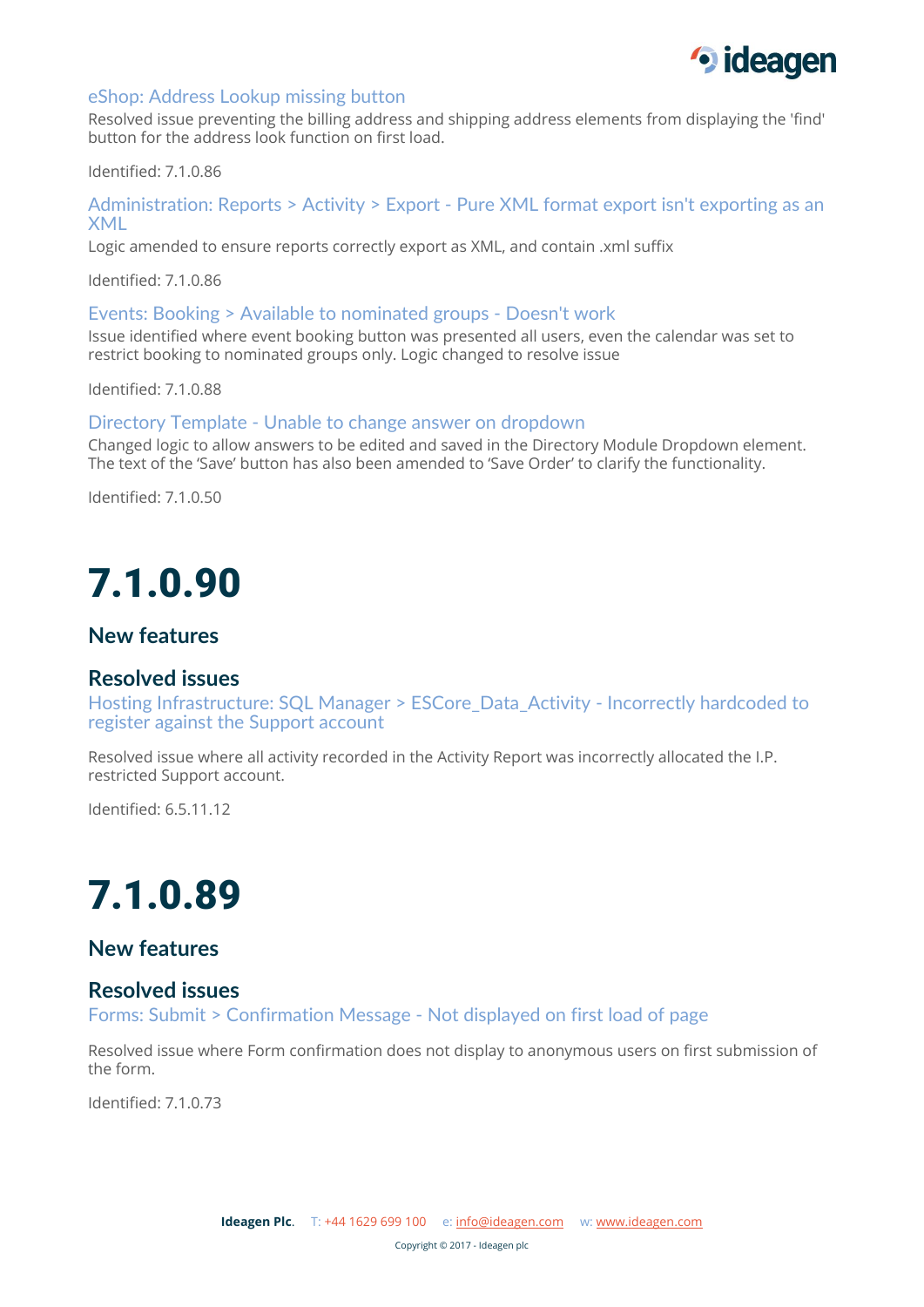

## **New features**

### Web to PDF converter updated

The Web to PDF converter utilises a third-party application, which has been updated to the latest licensed version.

## **Resolved issues**

7.1.0.87

## **New features**

## **Resolved issues**

Registration Form > Submit - Additional fields not included in email notification Changed logic to allow Registration Form extended fields to be included in notification emails.

Identified: 7.1.0.73

# 7.1.0.86

## **New features**

EShop: County no longer a mandatory field

## **Bug fixes**

### End user activity - Links in tabs do not work

Resolved issue where links in content editors in tab do not work.

Identified: 7.1.0.81

## 7.1.0.85

## **New features**

Updated the NHS Choices syndication to include new content in NHS Choices module.

## **Resolved issues**

Administration: Reports > Activity - Accessing this page generates error

Issue with Activity Report generating error has been resolved. In additional, an option to exclude failed logins has been added to the report.

Identified: 6.5.15.13

### Directories: Extra cell in directory table tbody

Resolved an issue where directory tables have an extra cell per row in the body area compared to the header (the .ico cell).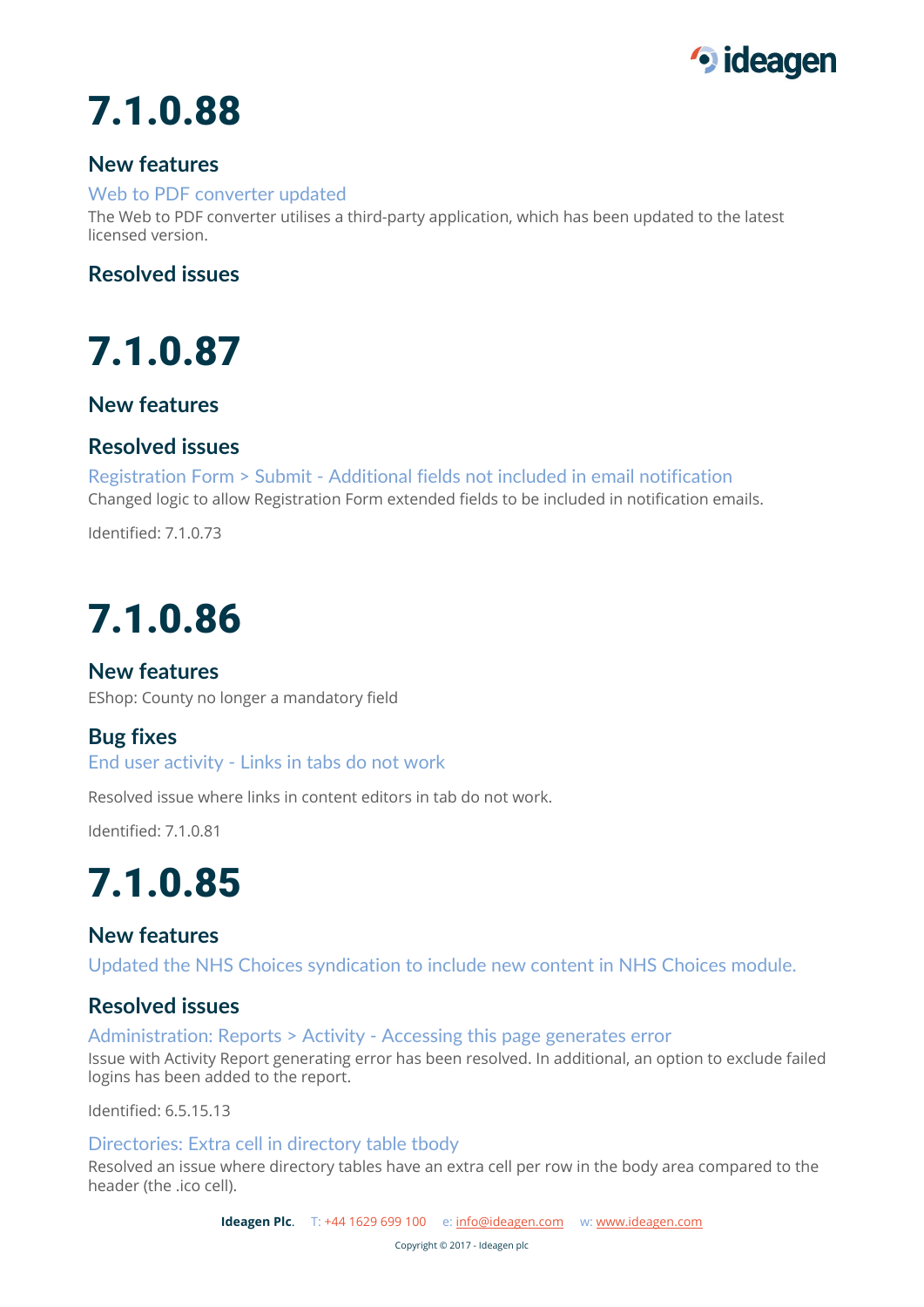

Identified: 7.1.0.69

End User Activity - Links added as Rich text asset do not render correctly Resolved issue where links added as Rich Text Assets were rendering HTML.

Identified: 7.1.0.69

# 7.1.0.84

**New features**

**Resolved issues**



**New features**

## **Resolved issues**

Directory: Text Area link renders ineligible characters in results

Resolved issue where links added to Text Area element render HTML.

Identified: 7.1.0.69

People: No Validation against existing email address when creating a 'new' user

Issue identified no validation message is presented when a user account is created with an email address which is in use by another user. The new account appeared to be saved but was not. Logic changed to identify that a duplicate email address has been entered and present an appropriate warning message to the administrator.

Identified: Not available

## 7.1.0.82

**New features**

**Resolved issues**



## **New features**

Page Lister: Live Category Filter - If you have no filters setup (in, all, none) we now no longer render out a list of all pages but instead render out no links.

## **Resolved issues**

Undo button - Doesn't bring back deleted text